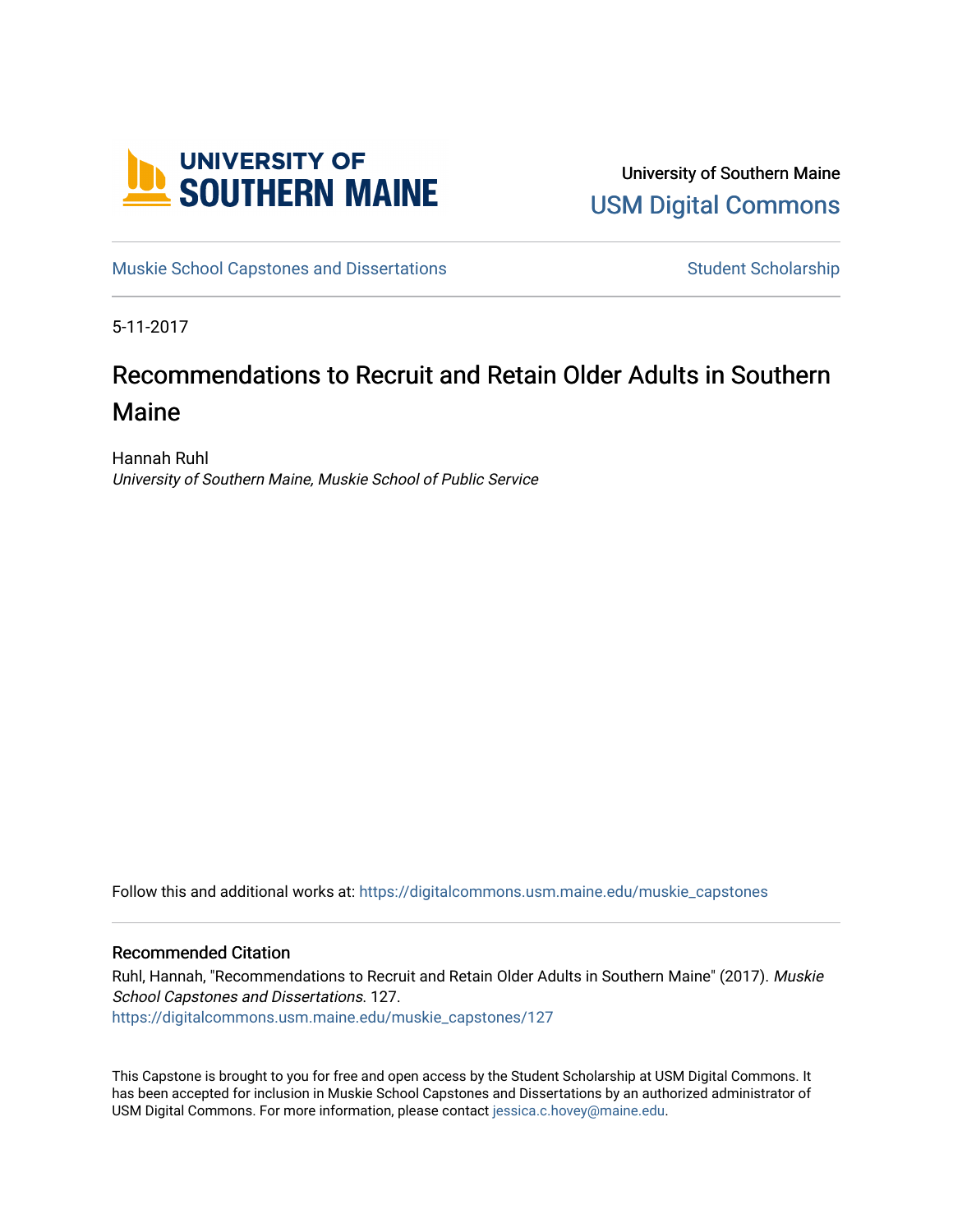Recommendations to Recruit and Retain Older Volunteers In Southern Maine University of Southern Maine Muskie School of Public Service Capstone Report By Hannah Ruhl Capstone Advisor: Elise J Bolda Second Reader: Mary Lou Ciolfi May 11, 2017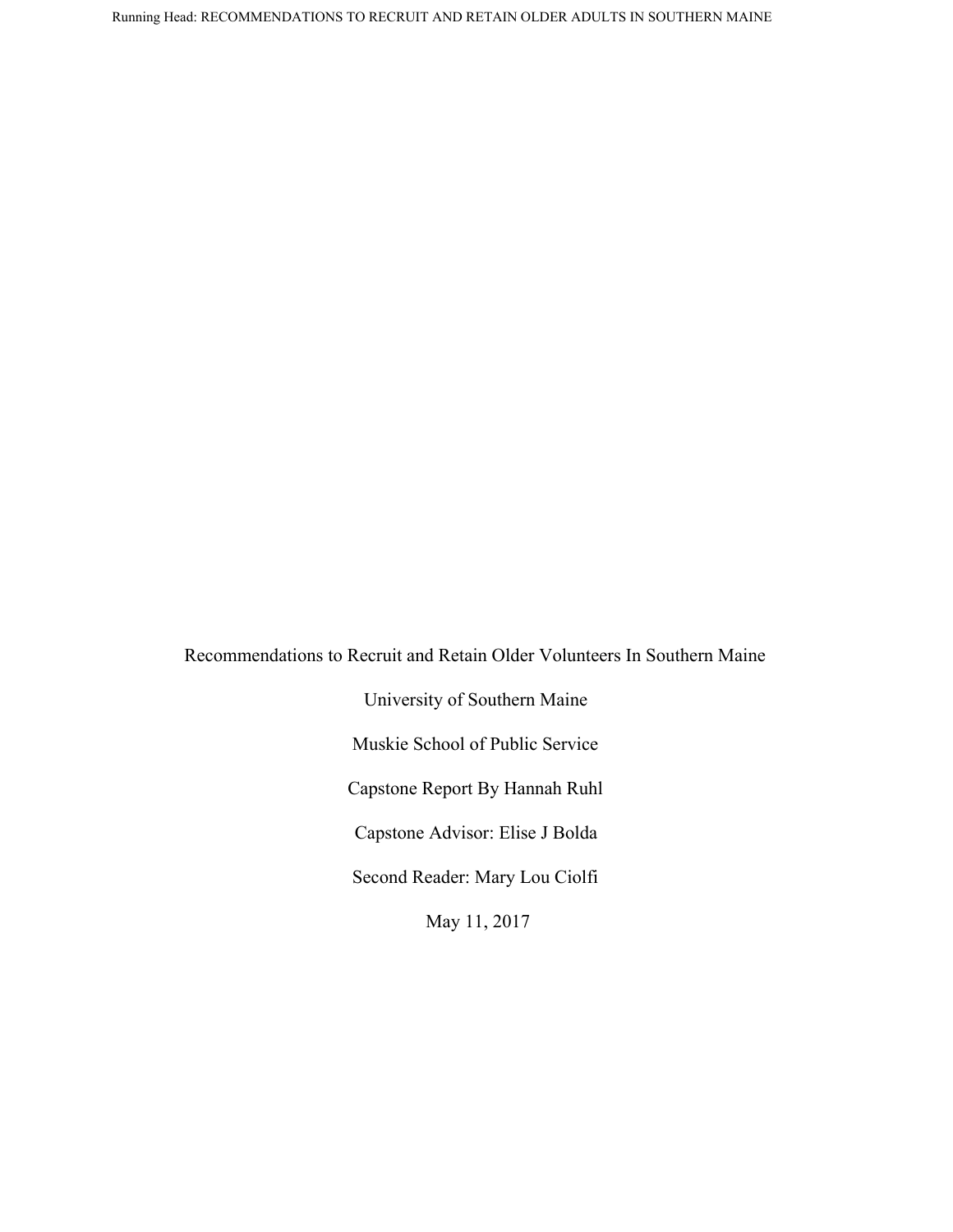# **Table of Contents**

| Introduction                     | $\boldsymbol{2}$        |  |
|----------------------------------|-------------------------|--|
| <b>Background Literature</b>     | $\boldsymbol{2}$        |  |
| <b>Methods</b>                   | $\overline{\mathbf{5}}$ |  |
| <b>Findings</b>                  | $\overline{7}$          |  |
| <b>Analysis</b>                  |                         |  |
| <b>Discussion and Conclusion</b> |                         |  |
| Bibliography                     | 18                      |  |
|                                  |                         |  |
| <b>Appendices</b>                | 21                      |  |
| Appendix 1                       |                         |  |
| Interview protocols              |                         |  |
| Appendix 2                       |                         |  |
| Recommendations                  |                         |  |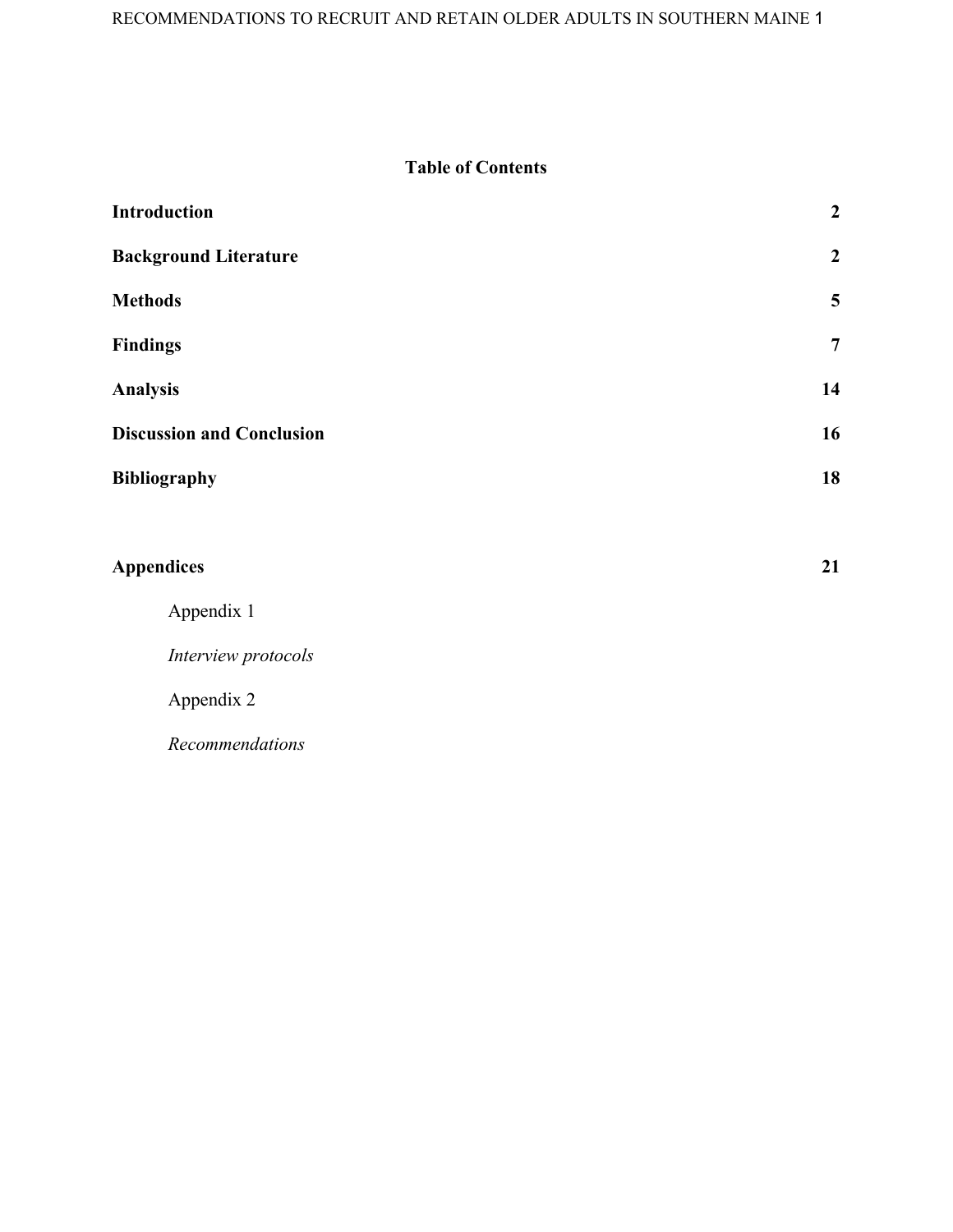### **Introduction**

In retirement, older adults often decide to devote their time and skills to the needs of others. Much is known about who older volunteers are demographically, and what they can gain from the experience. At the same time many organizations who rely on volunteers, especially smaller ones with fewer resources, fail to attract committed older adult volunteers. This capstone presents insights found in the literature and collected from interviews with local volunteer managers, and offers a list of recommendations synthesized from those sources. The list of recommended strategies can be used by organizations to increase the number of older volunteers who volunteer and stay invested over the long term.

### **Background Literature**

### **Volunteerism Health Benefits**

Volunteerism in older adults has been shown to improve many aspects of health, especially when volunteering takes place over the long term. Health benefits to volunteering include increased quality of life, social integration, better self-rated health, greater ability to cope with stress, increased confidence and increased number of social connections (Morrow-Howell, 2014; Pilkington 2012 and Warner, 2014). There is an increased potential for loneliness and social isolation among older adults who age at home alone (Dury, 2016; Morrow-Howell, 2014 and Okun, 2007), and volunteerism has the potential to play an important role in relieving both by creating a greater number of, and more varied social contacts for the individual (Johnson, 2015 and Okun, 2007). Volunteerism may also allow older adults to expand their skill set, explore new interests, and invest in their own future (Brown 2012; Butrica, 2009 and Shen, 2016). The benefits of volunteerism for older adults are well supported by the literature and can be cited by organizations seeking to motivate individuals to volunteer.

# **Volunteer Characteristics**

Older adults who volunteer tend to be educated, financially stable, white or African American, homeowners, and more socially connected or integrated (Cramm 2015 and Sundeen, 2008).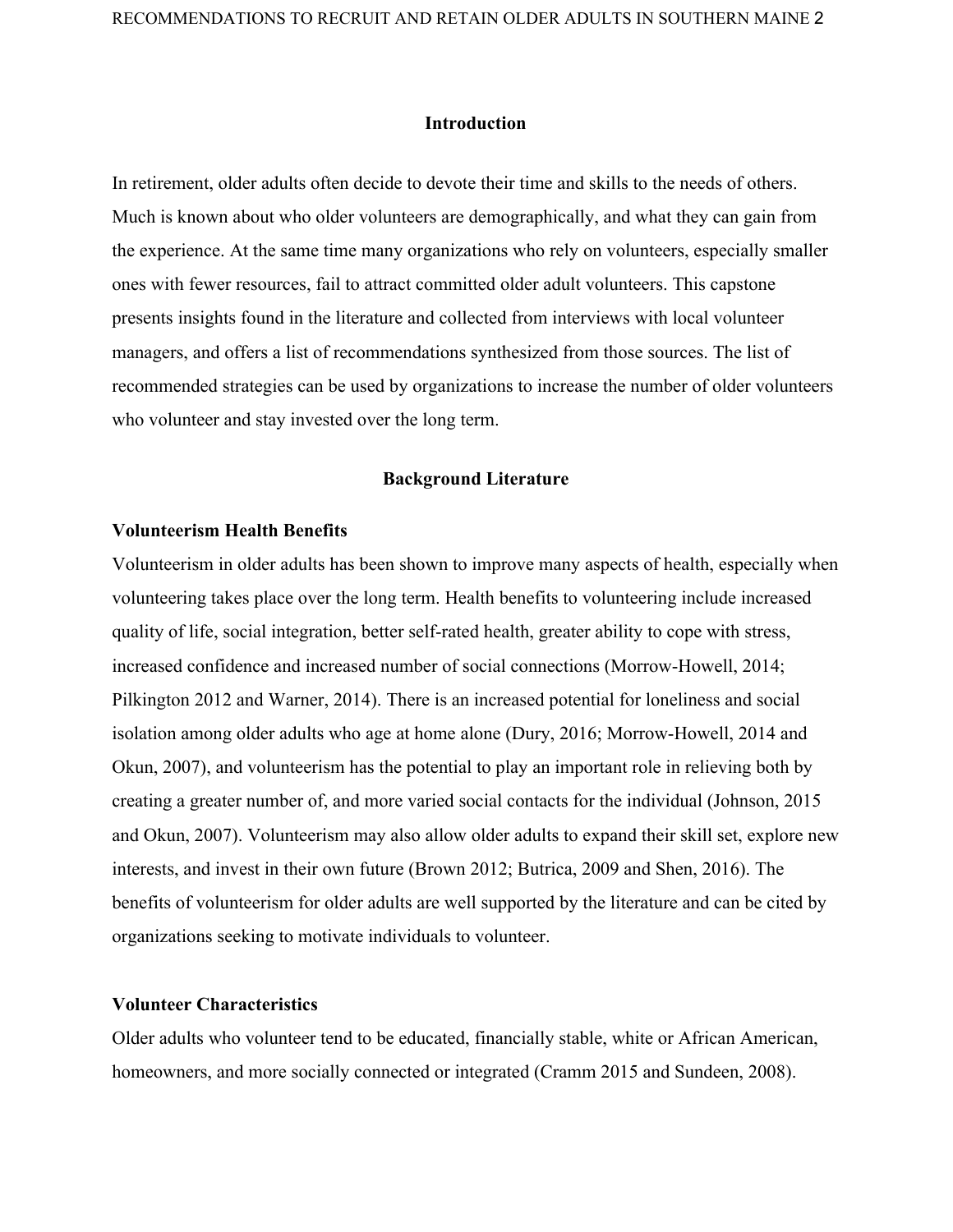Volunteering allows individuals to put knowledge and expertise to use after retirement or learn a desired new skill. In addition, older volunteers have been found to have a positive attitude toward volunteering; have confidence that the tasks will be easy; and have confidence that they can navigate the volunteer system (Greenslade, 2005; McNamara, 2011 and Okun 2014).

### **Volunteer Motivation**

The motivations for older adults to volunteer are varied and are often related to social connections. Older adults who are part of a social group such as a church or club are more likely to volunteer in a group activity (McNamara, 2011). The resources that people gain from social connections as measured by the size of an individual's social network is referred to as social capital and has an impact on motivation to volunteer. Social capital and volunteerism among older adults are closely linked in the literature in a circular relationship (Cramm 2015; Johnson, 2015; McNamara, 2011 and Okun, 2007). Older adults are more likely to volunteer if they have high social capital because they are more connected and learn about opportunities. However, it can also be said that older adults who volunteer with low social capital are likely to gain social capital as they become more connected (Durry, 2016 and Morrow-Howell, 2014).

### **Recruiting and Retaining Volunteers**

Best practices for recruiting and retaining volunteers are well represented in the literature but they are not focused solely on older adults. A few studies have looked into how the principles of volunteer recruitment and retention change pertaining to older or retired individuals. McNamara (2011) concluded that recruiting individuals to volunteer before they retire could be an ideal way to insure they will volunteer after retirement. Group-based and face to face interventions can be successful in recruiting new volunteers (Warner, 2014). Peer recommendation has been cited by a few authors as a successful way to recruit new volunteers (Kerkman, 2003 and Whitehall, 2016). Sellon (2014) found that personal invitation, role flexibility, connection to the role, and goal setting are crucial to recruiting and maintaining volunteers. Strategies on how older adults may be recruited or retained as volunteers come from examining national programs. The Senior Corps of Retired Executives (SCORE) offers opportunities for retired professionals to keep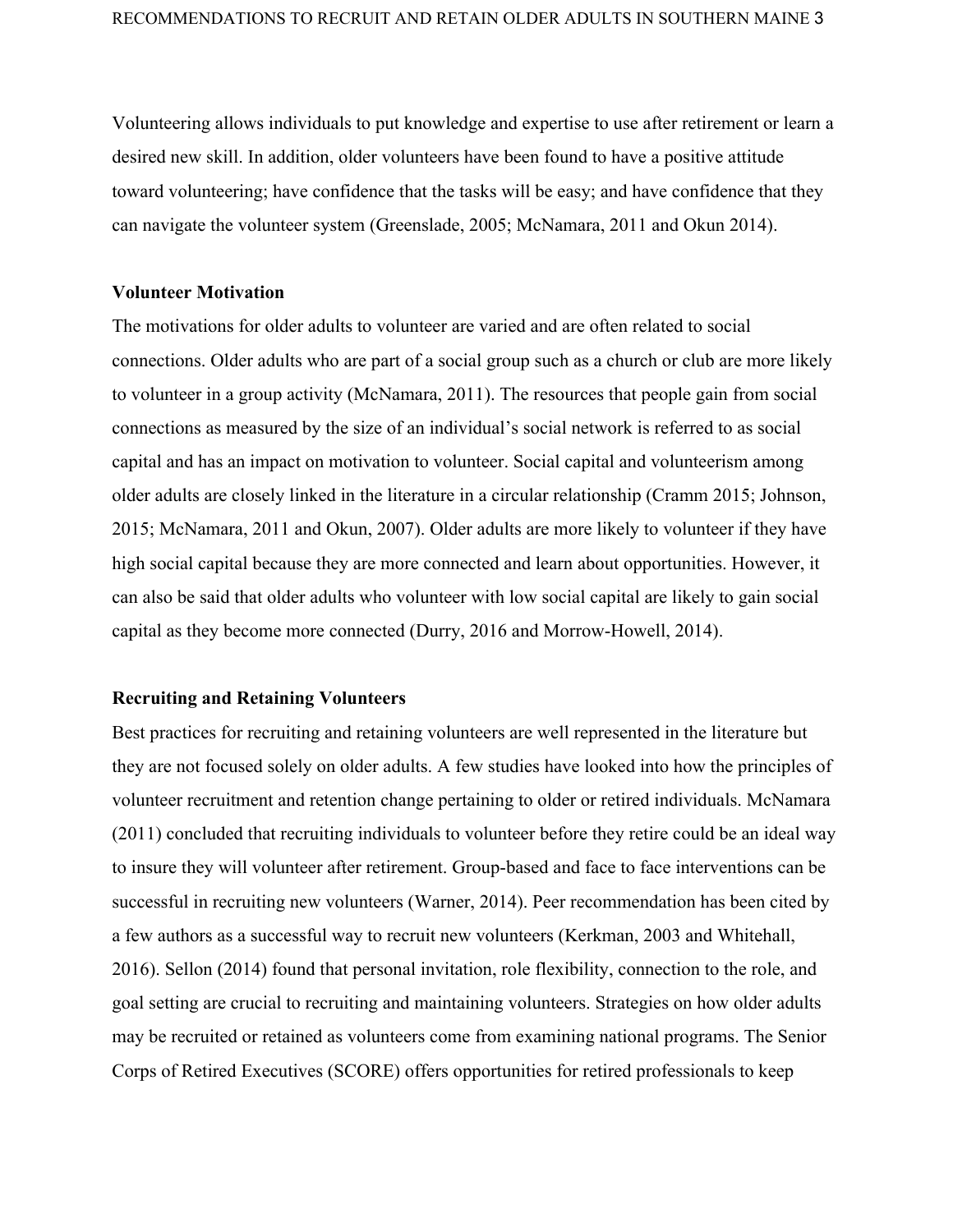working in an advisory capacity and help out new nonprofits (SCORE, 2016). The Retired Seniors Volunteer Program (RSVP), and the Senior Corps recruit and coordinate volunteers 55 and older by promoting social interaction, using peer encouragement, and volunteer mentoring strategies (Senior Corps, 2017).

### **Barriers to Volunteering**

Despite many benefits, the literature describes several barriers to volunteering for older adults. Whitehall reported that lack of motivation, confidence and readiness to change were the most common barriers to volunteering in older adults (2016). Transportation, poor health and cost were also cited commonly in the literature as reasons for not participating in volunteer activities (Sundeen, 2008 and Whitehall, 2016). In addition, this research reports that some older adults could not find opportunities to volunteer or were worried that they could not perform the tasks required (Greenslade, 2005). Keeping barriers to volunteering in mind is critical to organizations working to recruit and retain volunteers.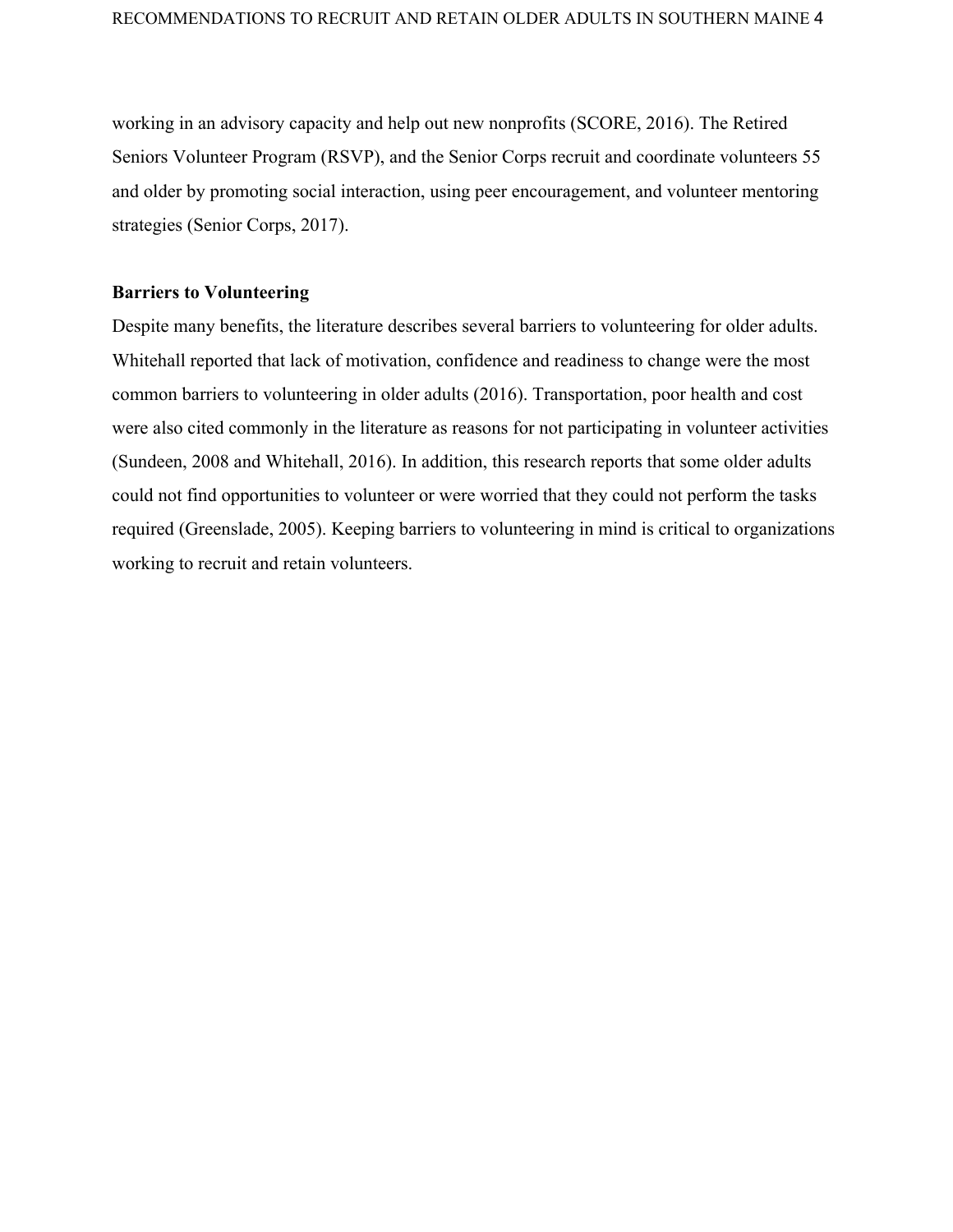### **Methods**

### **Literature Search and Review**

The literature search and review was completed in the first month of the project. Findings from the search informed the interview questions and final recommendations. Online Journal Databases such as Medline, Pubmed, and CINHAL were used to identify peer reviewed literature on benefits and barriers to volunteering, motivations of volunteers and best practices for recruiting and retaining older adult volunteers. Federal, State and local publications, and gray literature were searched for information on the motivations of older volunteers and best practices in older volunteer recruitment and retention.

### **Sample Selection**

Less well-resourced interviewee organizations were identified based on the organizations' known volunteer recruitment strategies and their desire to recruit a greater number of older adult volunteers. They were from the City of Portland Office of Elder Affairs and Portland Area Villages. To identify the experienced volunteer managers, I did a scan of the organizations in the area involved in recruiting and retaining older adult volunteers. Based on what I found, I reached out to the Senior Corps program at the Opportunity Alliance, the Senior Companions program, the RSVP program at Catholic Charities, and United Way of Greater Portland. All four organizations were willing and able to be interviewed Names of interviewees are all undisclosed to respect the confidentiality of the individuals and the organizations they represent.

### **Protocol Development**

After completing the literature review, two interview protocols were created. Questions for both protocols were carefully designed to gain appropriate and unbiased information about how organizations recruit and retain older volunteers. One protocol captured needs and current practices of less well-resourced the second sought current practices and advice from more experienced volunteer recruiters. Questions for the less well-resourced organizations were asked about what strategies, if any, they used to recruit and retain older adult volunteers. Themes from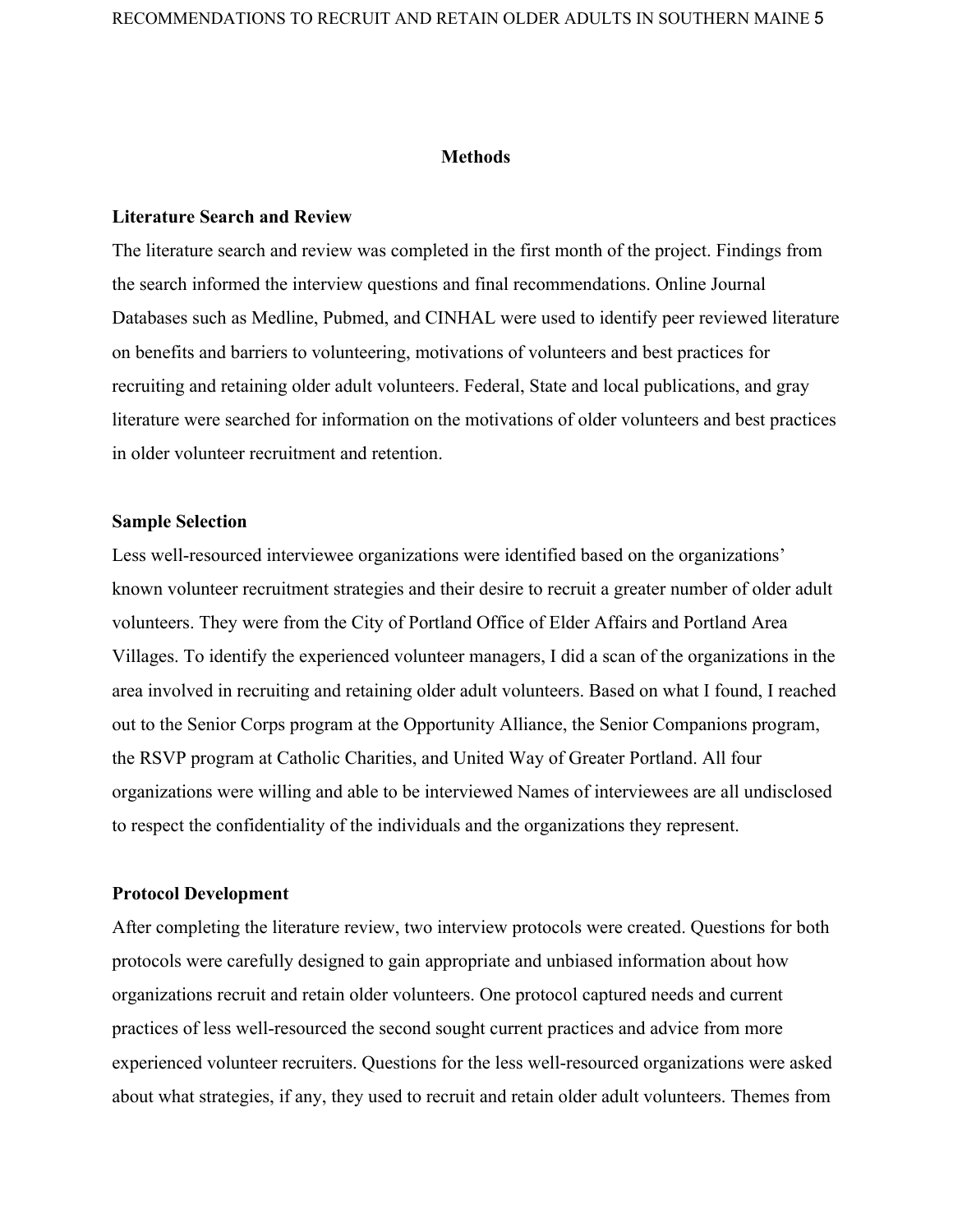interviews with less well-resourced organizations were considered when crafting the interview protocol for the experienced volunteer managers. The intent was to incorporate the concerns of the first two interviewees to ensure that the recommendations would be meaningful. Both Protocols can be found in Appendix 1.

### **Interviews**

All six individuals were interviewed between March 1 and March 16, 2017. Two interviews were conducted with less well-resourced volunteer reliant organizations trying to develop their capacity to recruit and retain older adult volunteers, and four interviews were conducted with experienced volunteer managers in the greater Portland area. The interviews ranged in time and all but one were recorded, with permission from the interviewee. Five of the six interviews were held in person, and one over the phone. The interview over the phone was not recorded.

### **Data Management**

Immediately after each interview, the recording was used to type up detailed notes on comments. Notes from each interview were reviewed for recurring words and phrases, as identified patterns and concepts were sorted into themes. Once themes were revealed, they were compared and contrasted with findings from the literature and used to develop the final recommendations.

### **Institutional Review Board Plan**

As part of human subjects research, the project plan was submitted for exemption as human subjects research which was granted.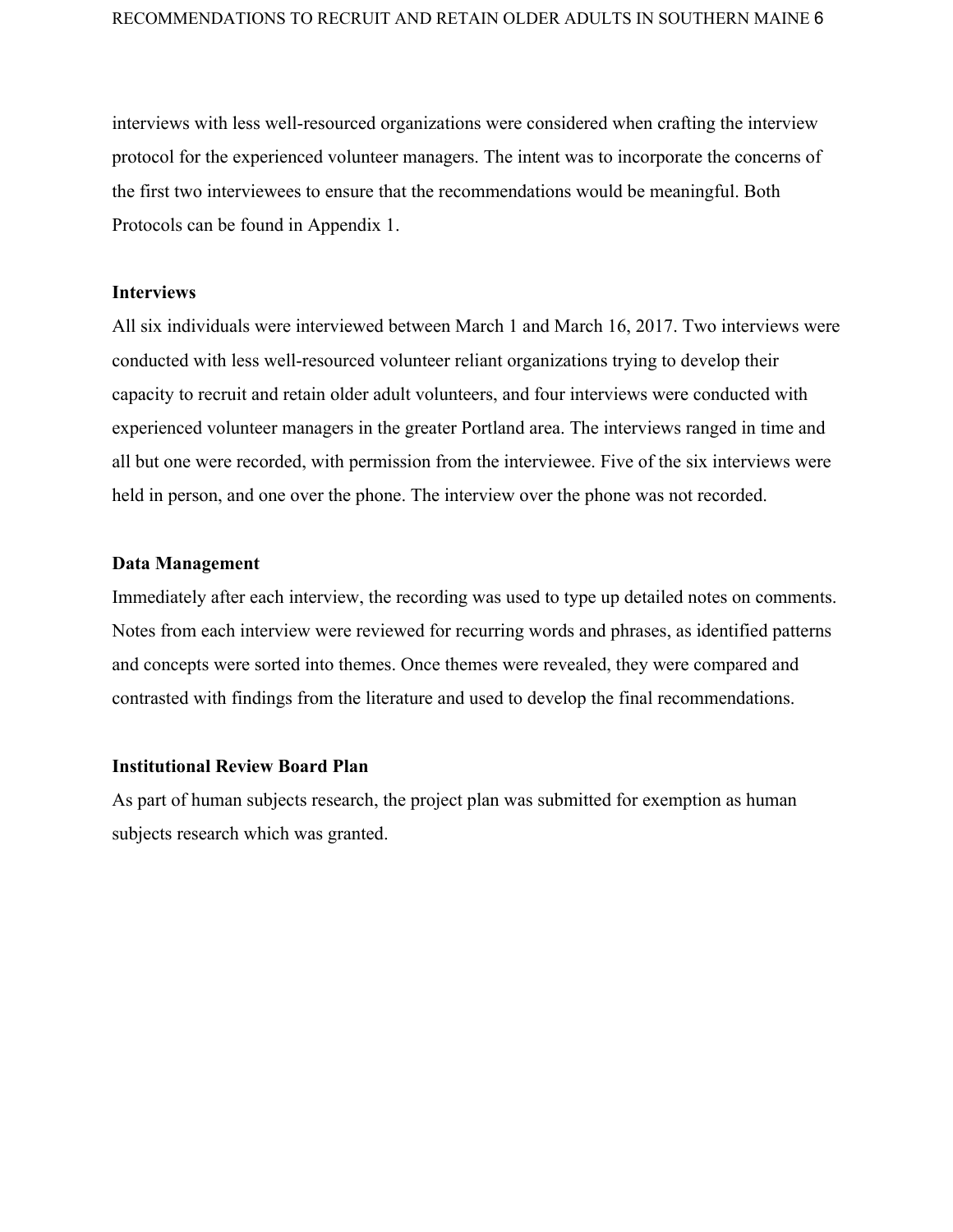### **Findings**

The following two sections describe the themes which came from analysis of the comments from interviews. Quotes are identified by italics and were taken from personal communications.

### **Interviews with less well-resourced volunteer seekers**

Research questions addressed by interviews with less well-resourced organizations;

- 1. What strategies do organizations who struggle to recruit and retain older adult volunteers currently use?
- 2. What resources do organizations who struggle to recruit and retain older adult volunteers think they need?

Themes taken from the interviews were used to answer these questions. They were also used to inform the questions that were asked of the experienced volunteer managers.

# **1. What strategies do organizations who struggle to recruit and retain older adult volunteers currently use?**

Both interviewees had some ideas for strategies to use to recruit and retain older adult volunteers but were unsure of the best strategies because of their lack of experience. Between the two organizations interviewed, common themes and messages arose that indicated their knowledge of strategies used to recruit and retain older volunteers.

### *Common themes.*

**Use of materials like mailing lists, a website or door to door messengers are good strategies for informing older adults about volunteer opportunities.** Interviewees agreed that a variety of materials placed in locations where they would be visible to older adults would reach potential volunteers. They recognized that older adults are more likely to respond to sources that they trust, such as AARP or a member of a neighborhood association coming to their door. "*These committees [from neighborhood associations] are made up of volunteers who are going around neighbor to neighbor talking in order to recruit volunteers."*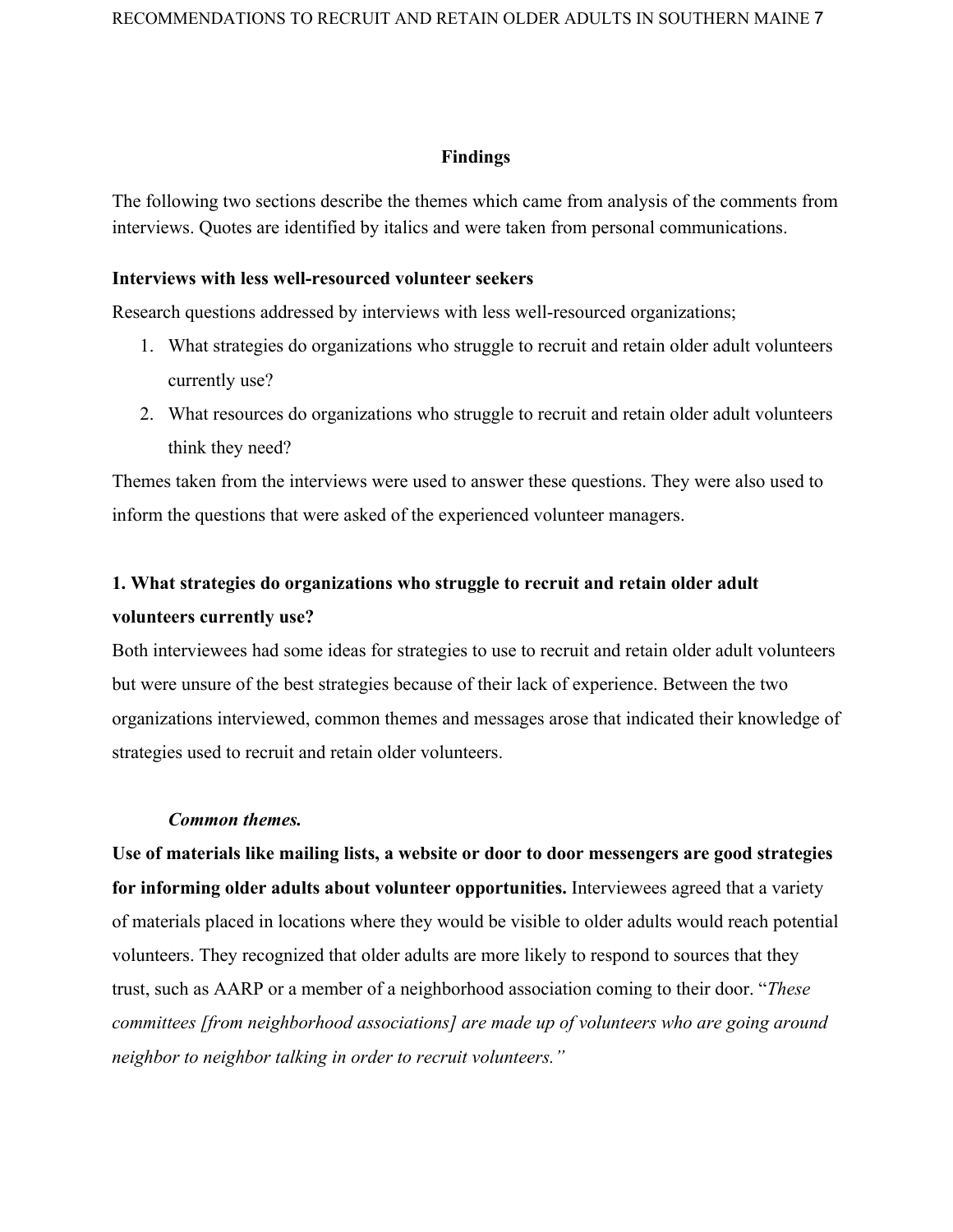**Collaborating with other organizations in the community to share resources is a strategy for recruitment and retention of older adults.** Both interviewees mentioned that they have plans to or already do work with other organizations to reduce barriers to older adult volunteers. Barriers to low income volunteers that were listed by the interviewees were transportation, meals and expenses. Volunteers qualify for the RSVP and Senior Corps programs based on low income level and needed assistance buying fuel and meals for the day.

*"The volunteers that we use are older adults who volunteer through the Opportunity Alliance Senior Companions program. So we have an agreement with Opportunity Alliance, where those volunteers receive a stipend through the program and we reimburse Opportunity Alliance for a portion of that."*

**Placing volunteers in a position they are passionate about will improve the chances of them staying committed over the long term.** Conversations with these two organizations revealed a belief that passion and inspiration are directly tied to volunteers' level of commitment. "*Plug volunteers into something that they are passionate about*." In addition, it was reported that a pre-established commitment helps volunteers understand their purpose. "*I think it's a good idea to have a finite period of time for the volunteer experience so they can know what they have signed on to*."

**Appreciate volunteers by holding events and engaging in regular communication.** Both interviewees brought up the importance of recognizing volunteer's efforts. They also expressed that the volunteer needs to feel valued in the community and for some it is the only reason to get up in the morning. "*Think about what motivates seniors to volunteer, [it is] less about what their skills are; focus instead on what their passion and energy is like.*"

# **2. What resources do organizations who struggle to recruit and retain older adult volunteers think they need?**

Each organization that was interviewed had its own expectations on what resources might be required for recruitment and retention of older adult volunteers.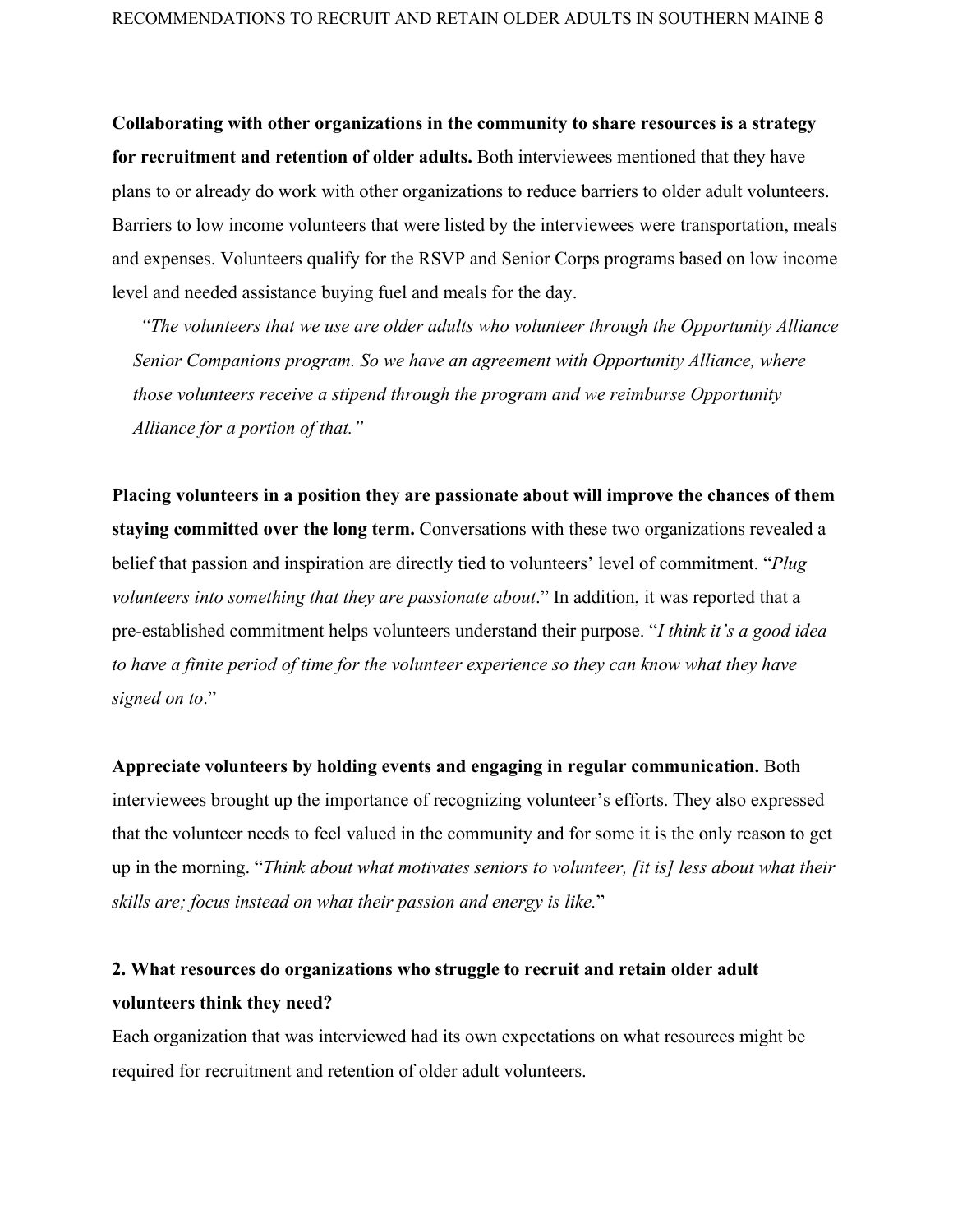### *Common themes.*

**Lack of a staff member committed to volunteers is a barrier to recruiting and retaining older adult volunteers.** Both organizations interviewed agreed that having a staff member who deals with the volunteers would allow the organization to increase recruitment and retention strategies. They also agreed that allocating resources or finding funding for a volunteer manager would be difficult.

### **Collecting data from volunteers as the program grows can provide data to improve**

**recruitment and retention strategies.** The interviewees agreed that collecting feedback can help volunteers feel heard and involved. "*We don't know what we don't know."* Collecting other data such as, number of volunteers per site and length of commitment would allow the organizations to find out which strategies were working the best.

### **Interviews with experienced volunteer managers**

Research Questions answered by interviews with experienced volunteer managers:

- 1. How can an organization get older adults interested in volunteering?
- 2. How can an organization get older adults interested in volunteering with their specific organization?
- 3. How can an organization get older adult volunteers to commit to a volunteer position for an extended period of time?

Themes taken from the four interviewees are used to answer these questions. The themes also inform the list of recommendations for the less well-resourced organizations.

# **1. How can an organization get older adults interested in volunteering?** *Common themes.*

**Using healthcare practitioner's offices provides an opportunity to share recruitment materials from a trusted source.** This enables the practitioners to share information about the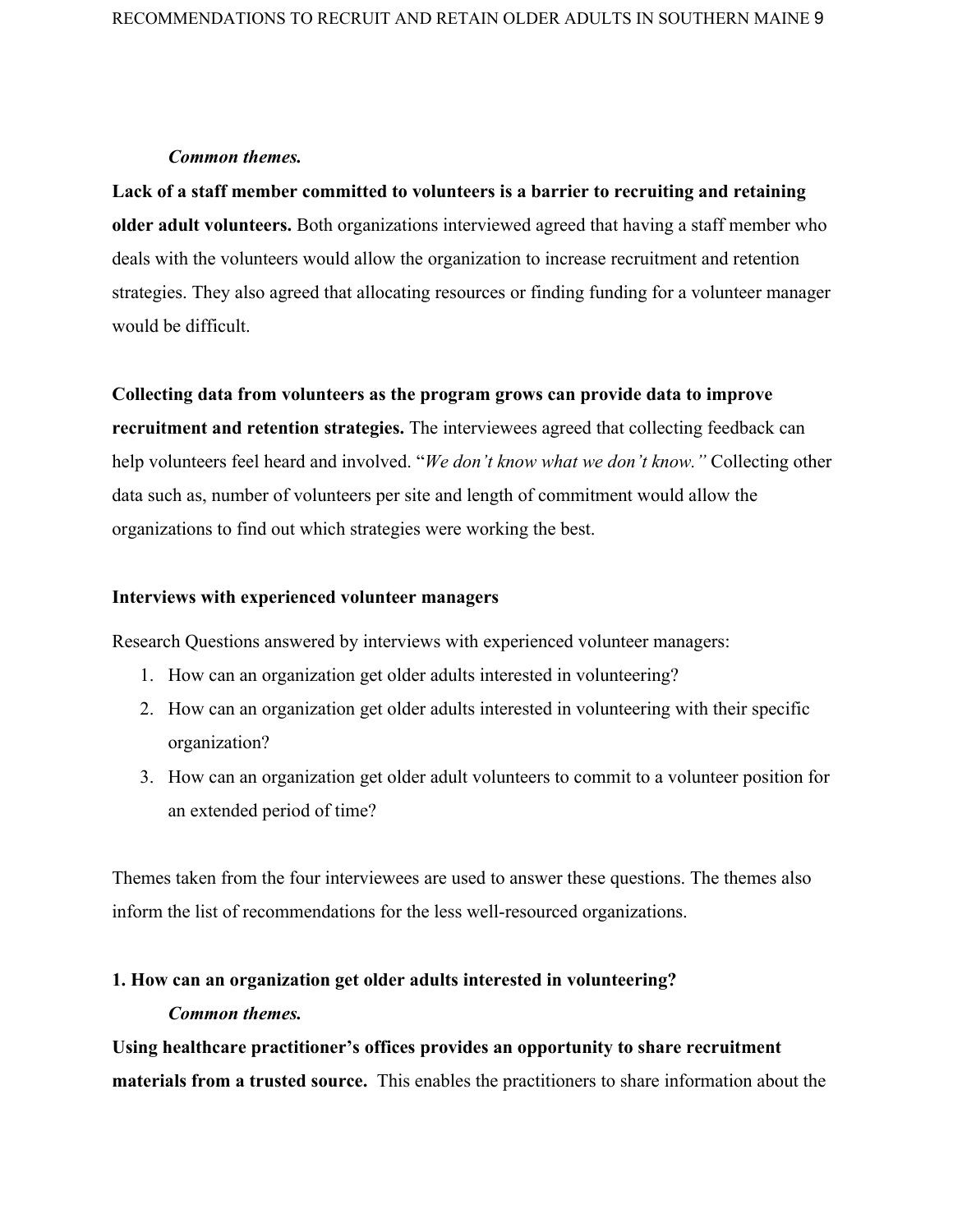health benefits of volunteering with their patients. Interviewees agreed that healthcare professionals are a newer way to reach volunteers, but have been successful so far.

### **Getting information to potential volunteers before they retire via human resources**

**departments.** Interviewees expressed that promotion through local organizations can attract potential volunteers. *"The purpose is to share volunteer and retirement options with professionals before they retire. Usually the individuals do not respond for a few years, but later they realize they are looking for more"* after retirement.

# **2. How can an organization recruit older adults to volunteer with their specific organization?**

### *Common themes.*

**Current volunteers are the best way to recruit future volunteers.** The organizations use the resources they have available to them, which includes current volunteers. The volunteer managers agreed that word of mouth from a volunteer to friends or neighbors is a powerful recruitment technique. One organization expressed *"[d]efinitely volunteers are the best way to recruit other volunteers, because they enjoy what they are doing and their enthusiasm and passion convinces others to join."* Another echoed this statement by saying *"[e]ach volunteer is an advertisement for the program so we want to treat them well"*

**Use of promotional materials like flyers and brochures in locations that are known and frequented by older adults is a successful strategy for recruiting and retaining older adult volunteers.** Getting materials into numerous locations was agreed upon as a good way to reach a larger community of potential volunteers. One manager expressed the intention of advertising in many locations by saying *"if you can get a foothold in a rural area with just one person responding to the ads, then their experience can be spread by word of mouth."* Promotional materials are believed to be most impactful in recruiting when they are placed in areas that are frequented by older adults.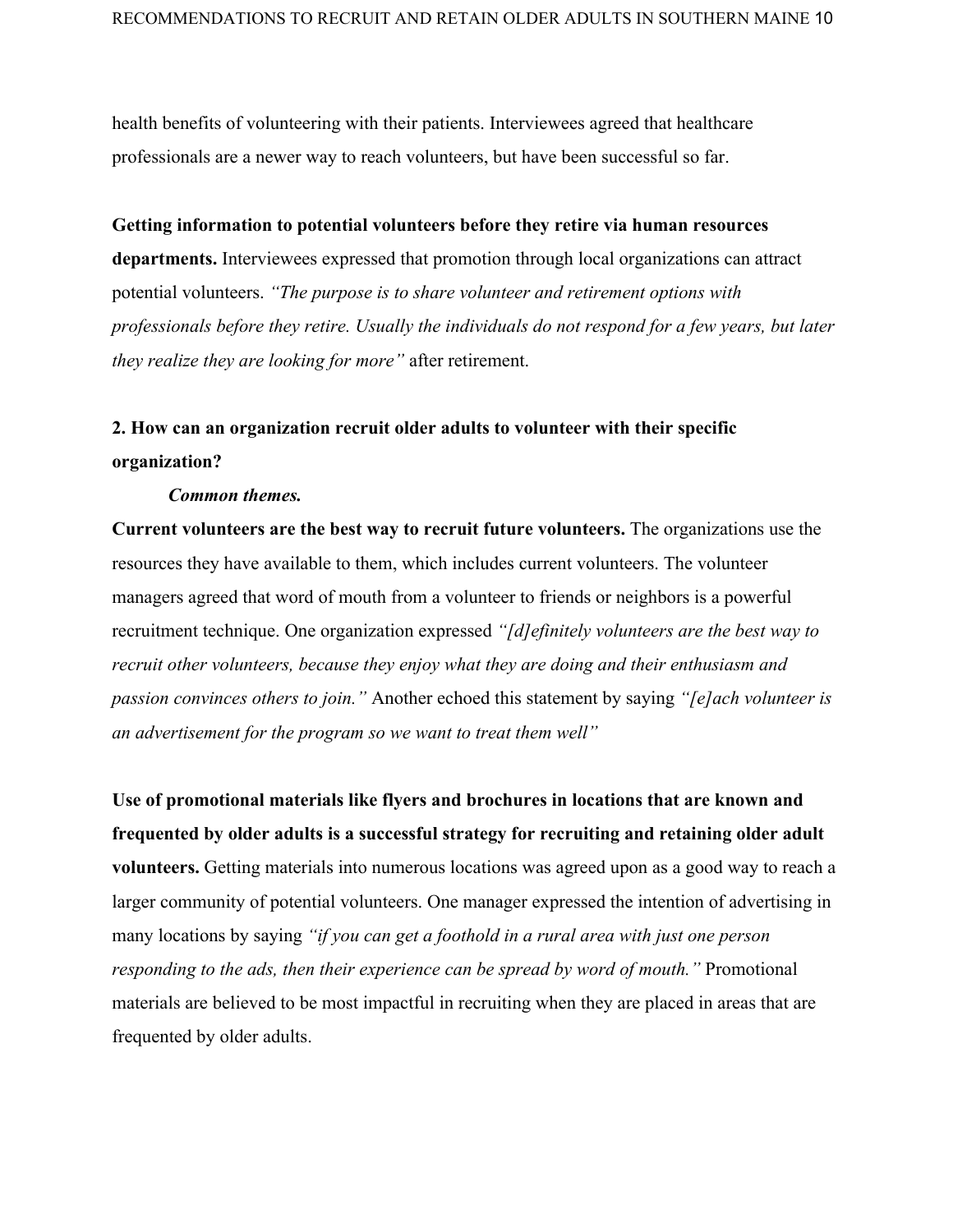### **Interacting with potential volunteers face to face is important to getting them to**

**participate.** All representatives expressed that communicating with potential volunteers face to face is a good way to get them to volunteer. Practicing the *"in person face to face ask"* is part of a successful recruitment strategy. There are many ways to achieve this including *"going out to speak to area senior centers or rotary clubs helps because you get the face to face interaction"*

**Trust is very important to older adult volunteers.** The volunteer managers interviewed expressed that trust of the organization by the older adult is crucial to volunteer recruitment. Most of the volunteer managers felt that coming from well-known organizations improved their place in the community and the willingness of older adults to engage with them. *"Personal presence is very important, older adults need to know and trust your organization, once you are seen and heard around, and your materials regularly noticed they begin to see you as part of the community."* Lack of trust leads to missed opportunities. *"Older adults are told not to trust the mail - always in danger of getting scammed so they will most likely throw away something they don't recognize."*

**Focusing on the passion and energy of the volunteer when attempting to engage them leads to positive volunteer experiences.** Before they place volunteers in a site, many of the managers spend time with the volunteer figuring out what would best suit them. *"In the interview process, don't focus on skills or experience but instead what they want to do."* All of the volunteer managers know that a good placement relies on understanding what the volunteer wants out of the experience.

**An organization can encourage older adults to volunteer by reducing economic and other barriers.** Providing stipends, travel and or meal vouchers are examples of strategies for reducing economic barriers for older adult volunteers. *"The goal is to make it as easy as possible for volunteers to participate and keep participating."* One manager emphasized the importance of reducing access barriers like lack of internet; *"...not assuming that seniors have access to technology, and finding other ways to connect with them."* Generally, the volunteer managers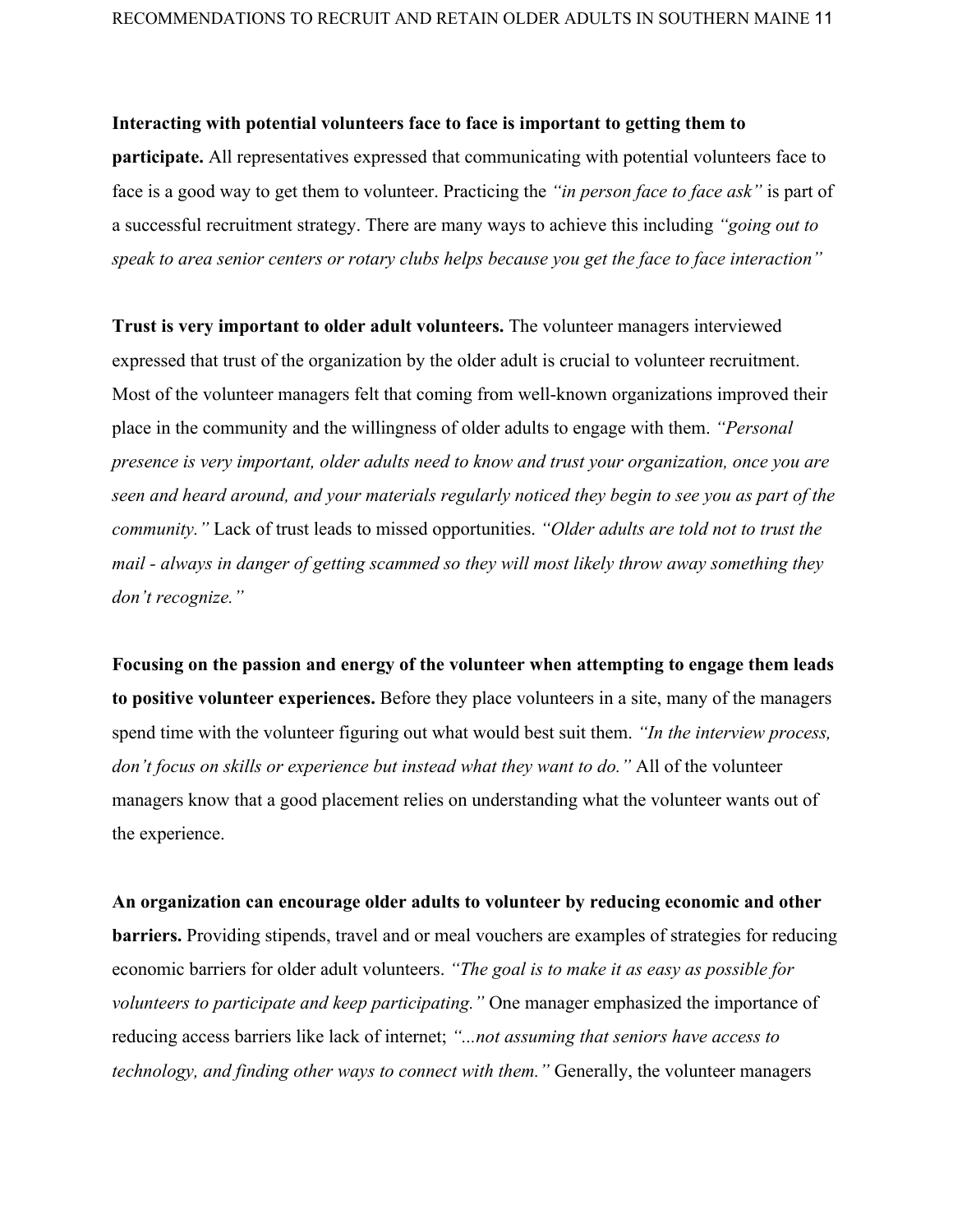thought that the barriers to volunteering for older adults were not substantial and that they could be overcome with solutions like stipends. A few of the organizations mentioned that collaboration with other organizations is a way to reduce barriers for more volunteers. For example, one program connects their volunteers that qualify to another program that will pay for travel stipends based on income.

# **3. How can an organization get older adult volunteers to commit to a volunteer position for an extended period of time?**

### *Common themes.*

**Personal experience and connection are important to older adults and result in lasting relationships between volunteers and organizations.** All the organizations brought up the power of connection and personal experience when aiming to get volunteers to commit for the long term. *"The one-on-one relationship is an investment and gives ownership"* The volunteer managers all strive to ensure that each volunteer gets to make a personal connection because that drives an individual's own investment in the program. *"Give volunteers a sense of purpose, no matter what the role."*

### **Investing in volunteer coordination contributes to retaining older adult volunteers.** Each of

the organizations described the importance of the duties of the volunteer manager. *"The volunteer coordinators do all the work with volunteers from recruitment to vetting and placement"* Importance was placed on this role because the older adult volunteers need someone to connect with at the organization. The volunteer manager is the person who should start and sustain the relationship with each volunteer. Another option mentioned by an interviewee was that the duties of volunteer management can be shared by a team. *"Often the responsibility falls to someone in addition to their current duties."*

**Recognition and appreciation of volunteers contributes to retention of older adult volunteers.** The organizations agreed that taking the time to appreciate all the volunteers was a crucial strategy for retaining volunteers. A variety of strategies were suggested by the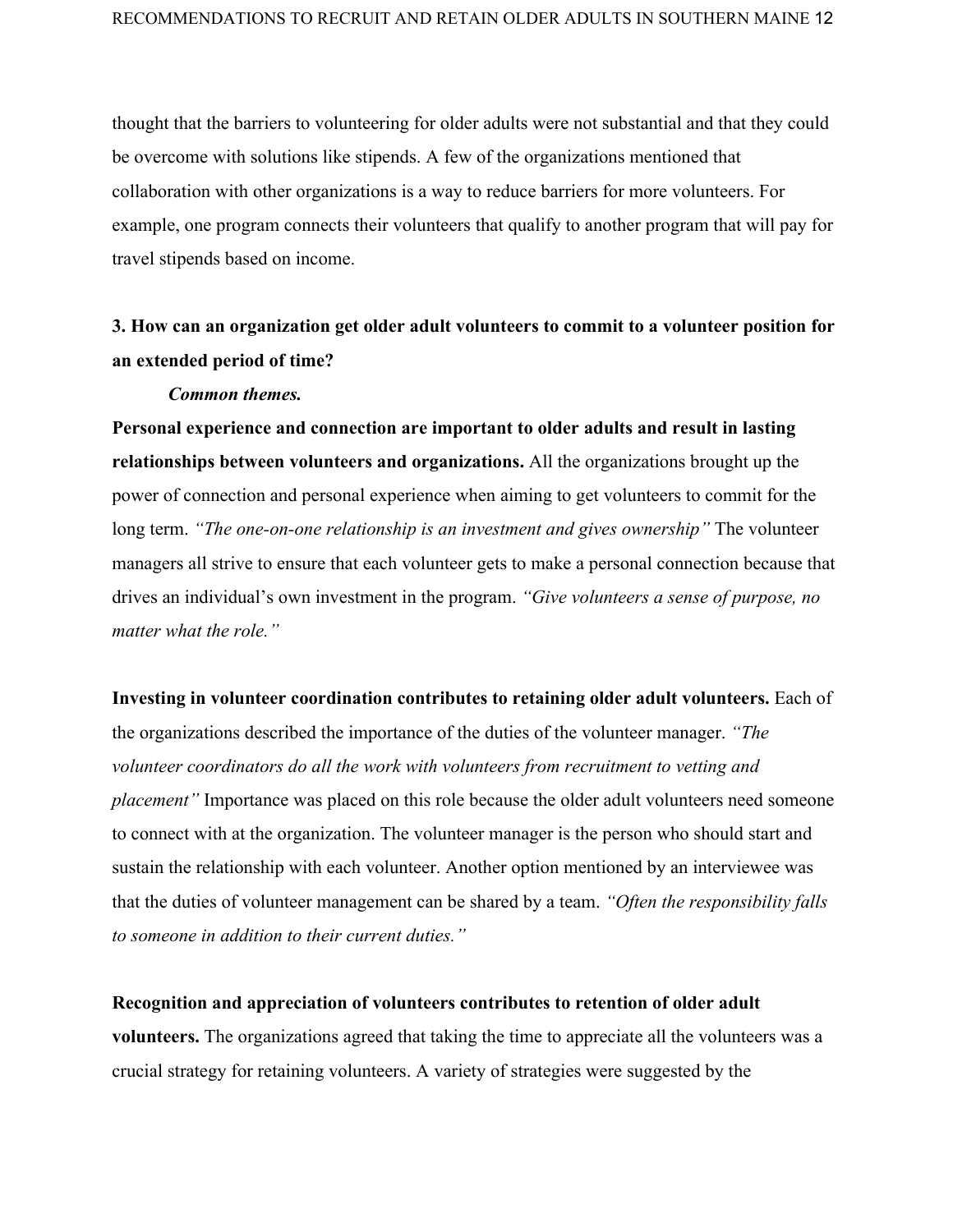organizations *"Appreciation week dinner, thank you cards, acknowledge birthdays."* and *"Try to do a little bit of everything - from personal messages and thank yous to larger events so they can appeal to all different volunteers."* Volunteer managers made it clear that even with limited budget or resources, appreciation of the volunteers is critical. *"Recognition ceremonies and other efforts to make volunteers feel valued and needed."*

**Build constant communication into each volunteer relationship to help them feel heard and understand their impact.** The importance of communication was mentioned often by the interviewees. Especially in the beginning to make sure the volunteer is happy in their placement and getting what they want out of the experience. As stated by one volunteer manager *"Confront challenges together, make sure they are getting the experience they want and need."* The volunteer managers agreed about the importance of clear roles, and that everyone needs to *"know the expectations, feel heard and feel a partnership."* It was stressed that communication also means asking for feedback about all aspects of the program. *"Feedback from site manager and volunteer help to make everyone feel heard and valued."*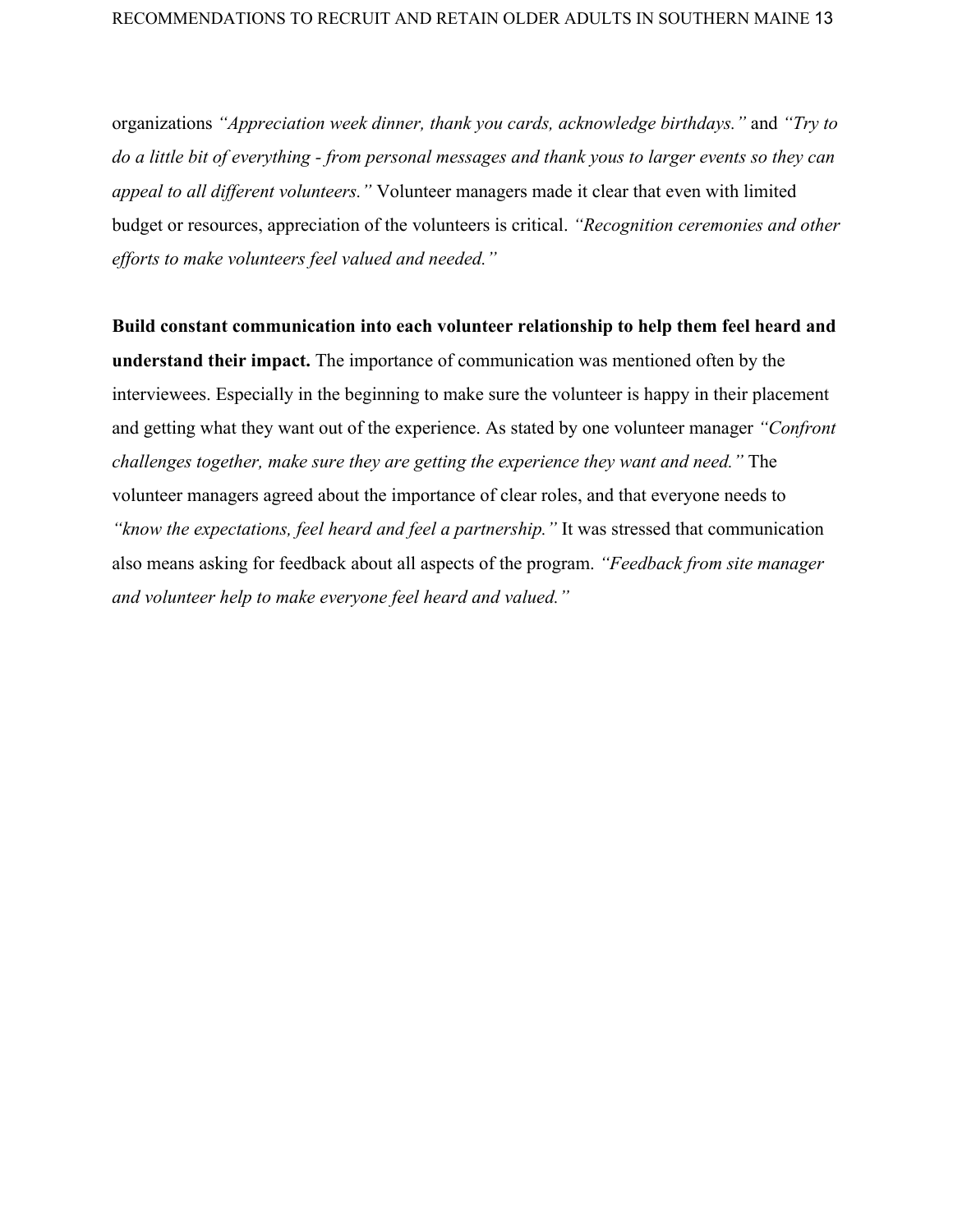### **Analysis**

Successful programs for older adult volunteers like the Retired Seniors Volunteer Program (RSVP) and the Senior Corps programs are valuable resources (RSVP, 2017 & Senior Corps, 2017). Volunteer managers interviewed from these programs in the Southern Maine area demonstrated their knowledge of strategies for recruiting and retaining older adult volunteers. The themes drawn from interviews with these experienced organizations can be used by the less well-resourced organizations to increase the number of older adult volunteers committed to their programs.

### *Recruitment strategies.*

Parallels between the interviews with experienced volunteer managers and the literature are evident. There is agreement that current volunteers are a valuable asset in recruiting new volunteers (Kerkman, 2003 and Whitehall, 2016). Interviewees and the literature report that as older adults talk about their experience to friends or others in their community they build trust in an organization. Older adults are often overwhelmed with the number of solicitations, and are more likely to rely on friends and trusted resources for advice. Collaboration with other organizations benefits organizations with fewer resources in recruiting and retaining older adult volunteers. Such partnerships are particularly beneficial in providing funding for stipends or access to resources for training volunteers.

#### *Retention Strategies.*

Connection to the volunteer experience as an important retention strategy for older adult volunteers is echoed in the literature (Sellon, 2014). Experienced volunteer managers all focused on the importance of clear and consistent communication in retaining older adult volunteers. Older adult volunteers want to know what they are committing to and what is expected of them. This helps them understand their work and their impact on the organization. Communication also allows older adults the opportunity to evaluate the program. This feeds back into their feelings of being understood and appreciated. Appreciation and recognition efforts were stressed as critical by the experienced volunteer managers. Investment in expressions of appreciation of volunteers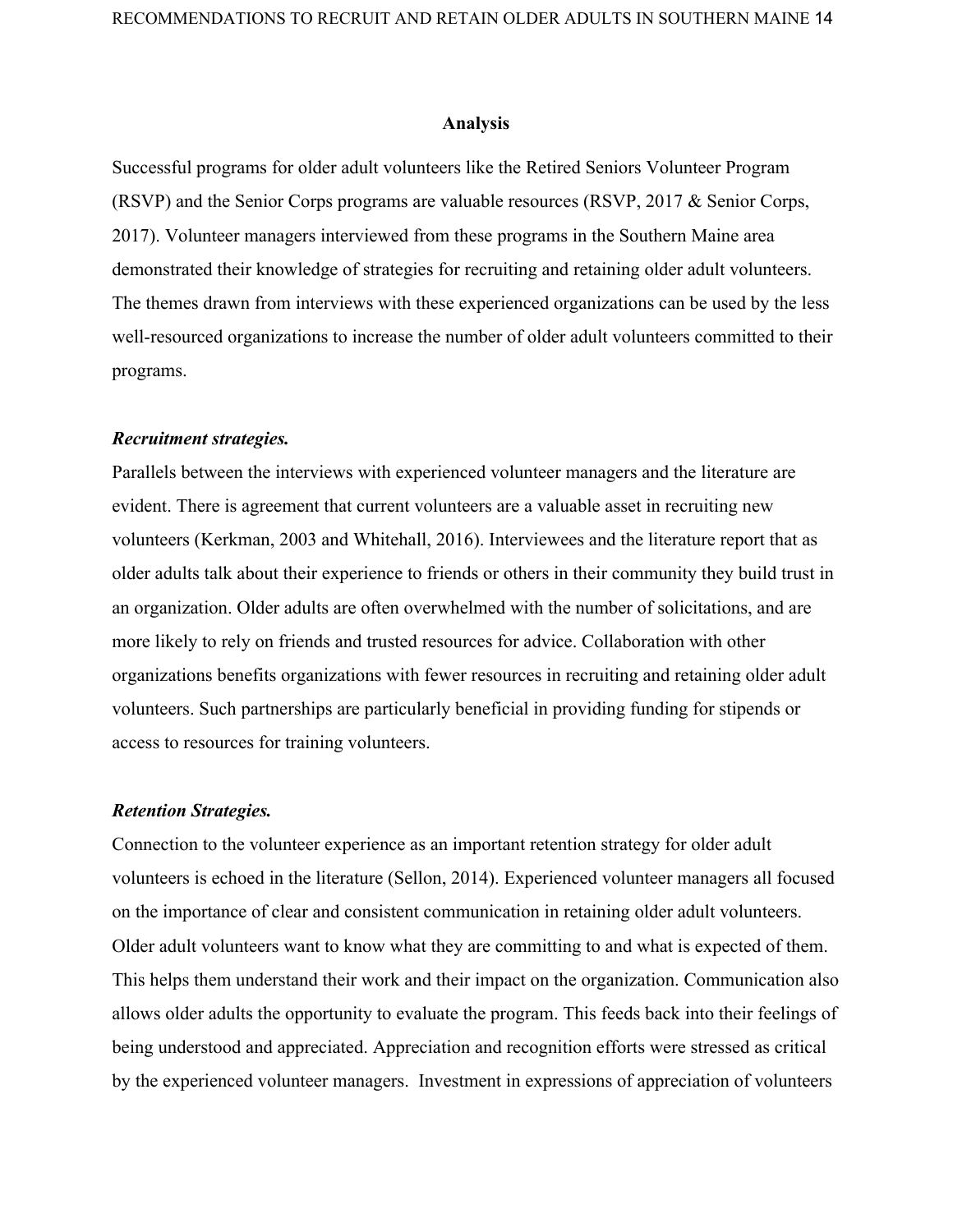provides the sense that what they do matters and puts their volunteer work into larger context.

### *Barriers.*

While barriers to volunteering were not addressed through the questions in the interview protocol with either group of interviewees, the issue of financial and transportation barriers were raised by the interviewees. It was stated that the federal programs like RSVP and Senior Corps have the ability to offer travel and monthly stipends but that many smaller organizations cannot afford to offer those benefits. One organization screens older adult volunteers for eligibility for federal programs to determine if they are eligible for stipends. Volunteer managers who did not offer financial compensation worked hard to align the older adult with an opportunity that was convenient to ensure that there were no barriers. None of the organizations had programs to transport volunteers to opportunities.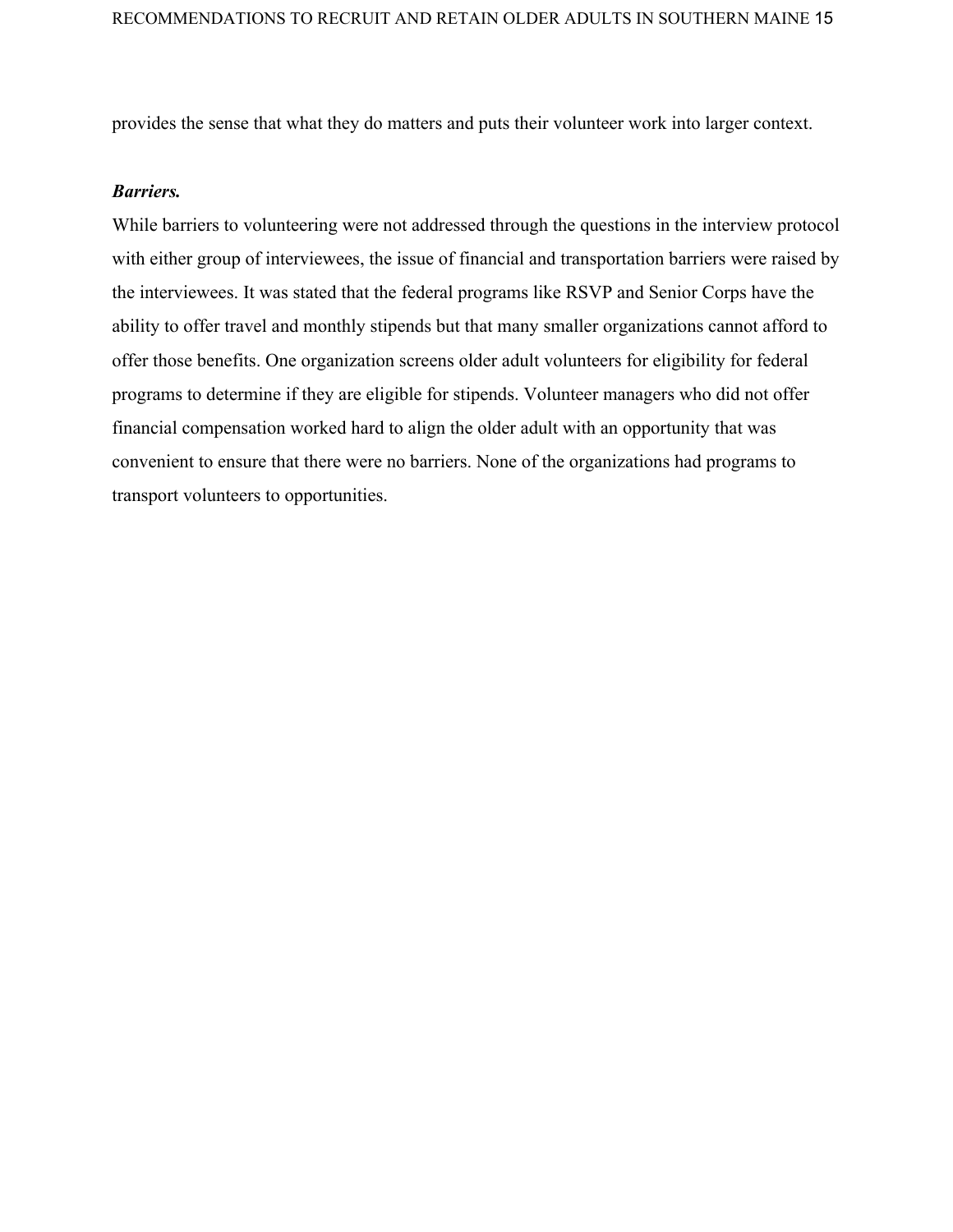### **Discussion and Conclusion**

It is clear from conversations with less well-resourced volunteer seekers that the need for volunteers is increasing. Common strategies for recruitment and retention outlined by these two interviewees included use of promotional resources, collaborating with other organizations, drawing on the passion of the volunteer and appreciating the volunteers. These interviewees also expressed limited capacity to manage volunteers to effectively recruit and retain older adult volunteers. These comments reveal that while these organizations are not experienced in recruitment and retention of older adult volunteers, they are aware of many strategies that might be successful. They admitted there is a lot they do not know, but that they are eager to learn and build up a much needed supply of older adult volunteers.

Themes from the experienced volunteer managers were greater in number but reflected many of the same messages. These several themes fit into a few broad categories of what motivates older adults to volunteer and those strategies to recruit older adults to volunteer with an organization, and what are the best strategies to retain older adult volunteers within an organization.

### *Motivation.*

Getting to the older adults before they retire was suggested by one volunteer manager as a motivation technique because it gets them thinking about it as a part of their retirement plan. Use of practitioner's offices was also suggested to motivate older adults because the practitioner can share the proven health benefits of volunteering.

### *Recruitment.*

Recruiting older adults relies on use of promotional materials, establishing trust, face to face interactions, focusing on the passion of the volunteer, and reducing barriers. It is clear from the conversations that older adult volunteers are interested in entering into a partnership when they volunteer; trust is among the more important factors when recruiting older adults because it relates to all the other strategies. For example, promotional materials will be more likely to attract older adults if they appear in a trusted location or come from a trusted source. It was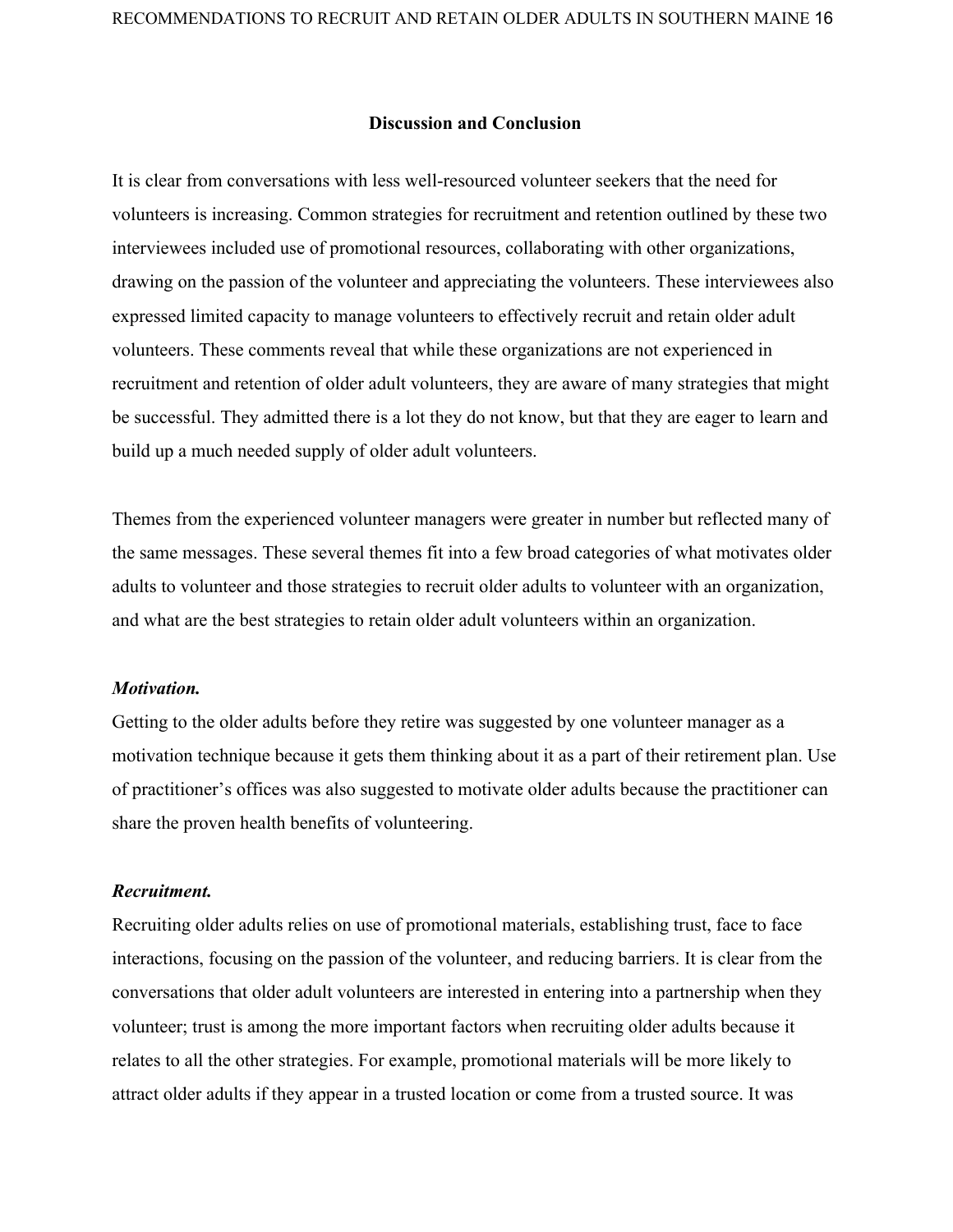stressed by the experienced volunteer managers that tapping into the passion of the older adult draws them in and supports a connection that is more likely to last.

### *Retention.*

Retention considerations revolve around deepening and maintaining the relationship developed during recruitment. Themes include the importance of the personal experience, investing in volunteer coordination, recognition, appreciation, clear and frequent communication and feedback. Each organization talked about clear and regular communication as a critical part of maintaining the volunteer relationship. This allows the volunteer and the organization to be clear on expectations and offers many opportunities for feedback. Providing frequent opportunities for feedback from volunteers helps them to feel heard and valued. Appreciation events are an opportunity to show volunteers their impact on the organization, thereby increasing their involvement and commitment.

All of the themes and concepts identified can be compiled into three categories; motivations of older adult volunteers; recruitment of older adult volunteers; and retention of older adult volunteers. Evaluation of volunteer programs is an ongoing theme which fits into all three categories. A one page summary of these recommendations can be found in Appendix 2.

Recruiting and retaining older adult volunteers takes careful planning and ultimately creates meaningful and lasting relationships. For organizations willing to take the time to build and nourish those relationships, a valuable resource can be gained. Moving forward, managing volunteers through creativity and collaboration with other organizations will be particularly important for less well-resourced organizations. Additionally, finding innovative ways to compensate for transportation to and meals during volunteer opportunities will be beneficial to less well resourced organizations. The goal is to share these recommendations with all the interviewees from the project. The recommendations and full report will also be made available to any organization that is looking to recruit and retain older adult volunteers. Using the recommendations produced by this project could contribute to the development of an organization's robust and lasting volunteer program.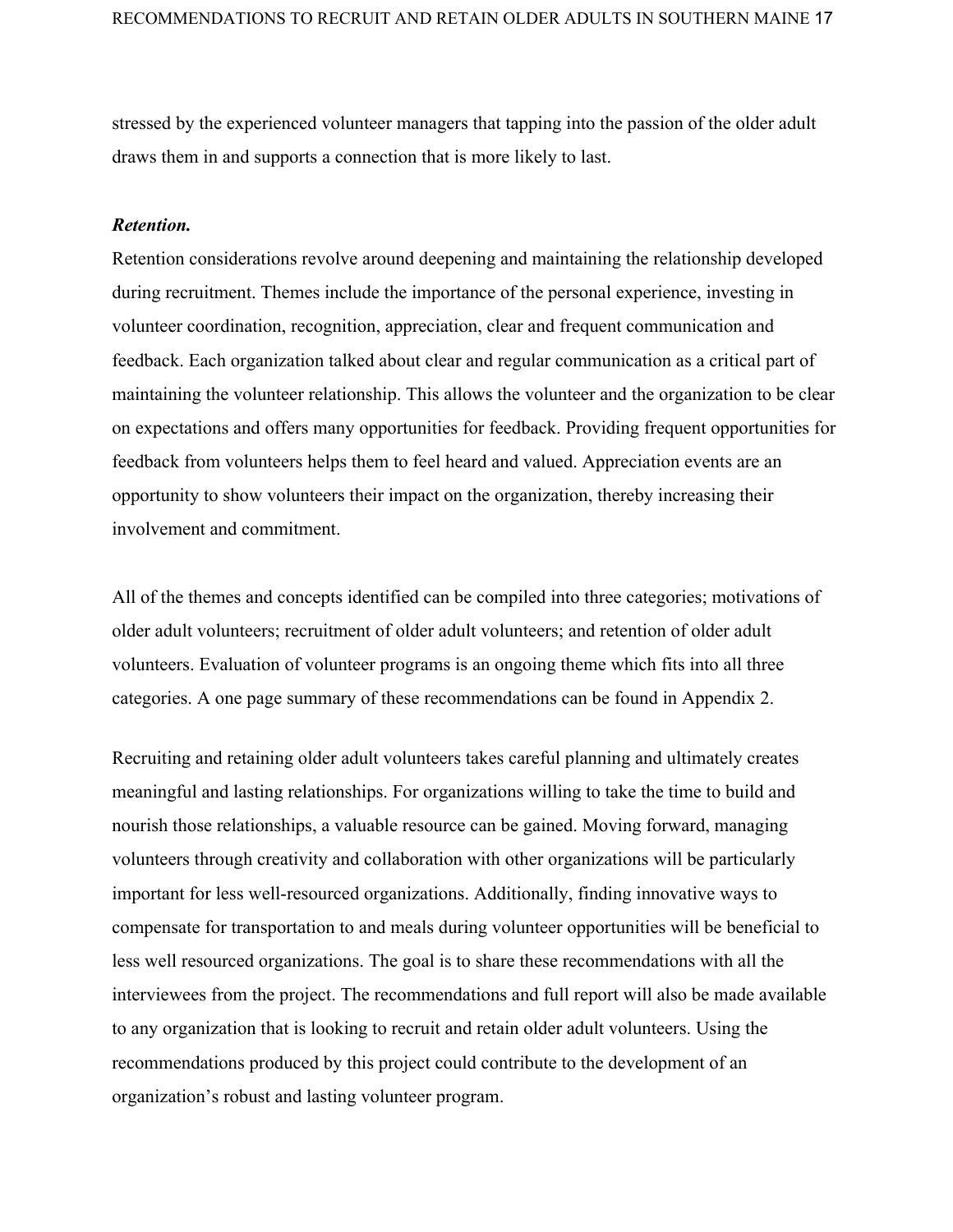# **Bibliography**

- Butrica, B. A., Johnson, R. W., & Zedlewski, S. R. (2009). Volunteer Dynamics of Older Americans. *The Journals of Gerontology: Series B*, *64B*(5), 644–655. https://doi.org/10.1093/geronb/gbn042
- Claxton-Oldfield, S., Wasylkiw, L., Mark, M., & Claxton-Oldfield, J. (2011). The Inventory of Motivations for Hospice Palliative Care Volunteerism: A Tool for Recruitment and Retention. *American Journal of Hospice and Palliative Medicine®*, *28*(1), 35–43. https://doi.org/10.1177/1049909110373509
- Cramm, J. M., & Nieboer, A. P. (2015). Background characteristics, resources and volunteering among older adults (aged ≥70 years) in the community: A longitudinal study. *Geriatrics & Gerontology International*, *15*(8), 1087–1095. https://doi.org/10.1111/ggi.12404
- Dury, S., Donder, L. D., Witte, N. D., Brosens, D., Smetcoren, A.-S., Regenmortel, S. V., & Verté, D. (2015). Is volunteering in later life impeded or stimulated by other activities? *Research on Aging*. https://doi.org/10.1177/0164027515574777
- Greenslade, J. H., & White, K. M. (2005). The Prediction of Above-Average Participation in Volunteerism: A Test of the Theory of Planned Behavior and the Volunteers Functions Inventory in Older Australian Adults. *The Journal of Social Psychology*, *145*(2), 155–172. https://doi.org/10.3200/SOCP.145.2.155-172
- Hager, M. A. (2004). Volunteer management practices and retention of volunteers. Retrieved from http://www.taxpolicycenter.org/UploadedPDF/411005\_VolunteerManagement.pdf
- Village to Village Network. (2016). Retrieved January 16, 2017, from http://www.vtvnetwork.org/content.aspx?page\_id=0&club\_id=691012
- Johnson, K. J., & Lee, S. H. (2015). Factors Associated With Volunteering Among Racial/Ethnic Groups. *Research on Aging*. https://doi.org/10.1177/0164027515618243
- Kaskie, B., Imhof, S., Cavanaugh, J., & Culp, K. (2008). Civic engagement as a retirement role for aging Americans. *The Gerontologist*, *48*(3), 368–377.
- Kerkman, L. (2003, September 24). Tips for Recruiting and Managing Older Volunteers. *The Chronicle of Philanthropy*. Retrieved from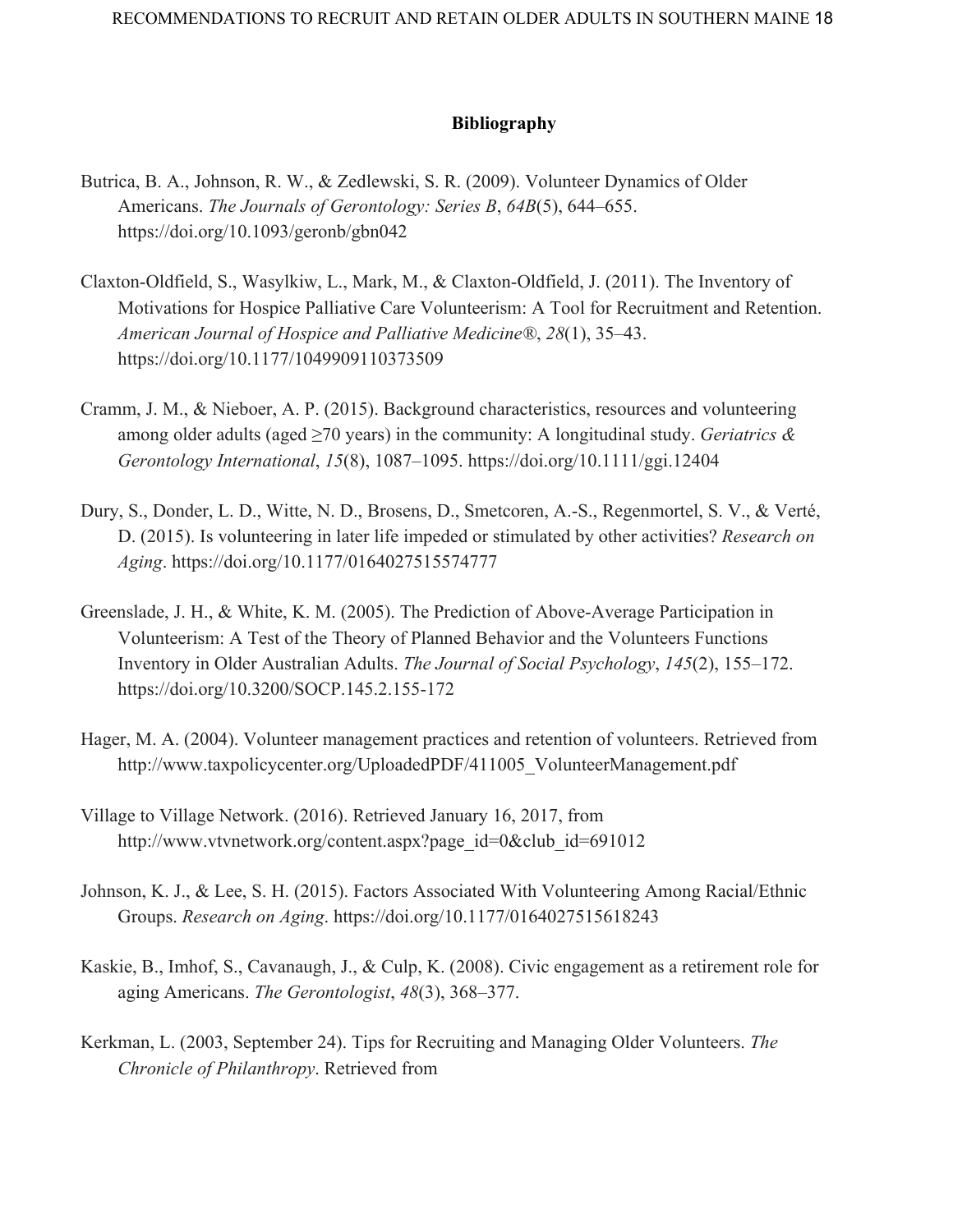https://www.philanthropy.com/article/Tips-for-Recruiting-and/183517/

- McNamara, T. K., & Gonzales, E. (2011). Volunteer transitions among older adults: the role of human, social, and cultural capital in later life. *The Journals of Gerontology Series B: Psychological Sciences and Social Sciences*, *66*(4), 490–501. https://doi.org/10.1093/geronb/gbr055
- Morrow-Howell, N. (2010). Volunteering in later life: research frontiers. *The Journals Of Gerontology. Series B, Psychological Sciences And Social Sciences*, *65*(4), 461–469. https://doi.org/10.1093/geronb/gbq024
- Morrow-Howell, N., Lee, Y. S., McCrary, S., & McBride, A. (2014). Volunteering as a Pathway to Productive and Social Engagement Among Older Adults. *Health Education & Behavior*. https://doi.org/10.1177/1090198114540463
- Okun, M. A., Pugliese, J., & Rook, K. S. (2007). Unpacking the relation between extraversion and volunteering in later life: The role of social capital. *Personality and Individual Differences*, *42*(8), 1467–1477. https://doi.org/10.1016/j.paid.2006.10.020
- Okun, M., Infurna, F. J., & Hutchinson, I. (2016). Are Volunteer Satisfaction and Enjoyment Related to Cessation of Volunteering by Older Adults? *The Journals of Gerontology: Series B*, *71*(3), 439–444. https://doi.org/10.1093/geronb/gbu159
- Pilkington, P. D., Windsor, T. D., & Crisp, D. A. (2012). Volunteering and Subjective Well-Being in Midlife and Older Adults: The Role of Supportive Social Networks. *The Journals of Gerontology: Series B*, *67B*(2), 249–260. https://doi.org/10.1093/geronb/gbr154
- RSVP. (2017). Retrieved from https://www.nationalservice.gov/programs/senior-corps/senior-corps-programs/rsvp
- SCORE | Free Small Business Advice. (2016). Retrieved January 16, 2017, from https://www.score.org/
- Sellon, A. (2014). Recruiting and Retaining Older Adults in Volunteer Programs: Best Practices and Next Steps. *Ageing International*, *39*(4), 421–437. https://doi.org/10.1007/s12126-014-9208-9
- Senior Corps. (2017). Retrieved January 19, 2017, from https://www.nationalservice.gov/programs/senior-corps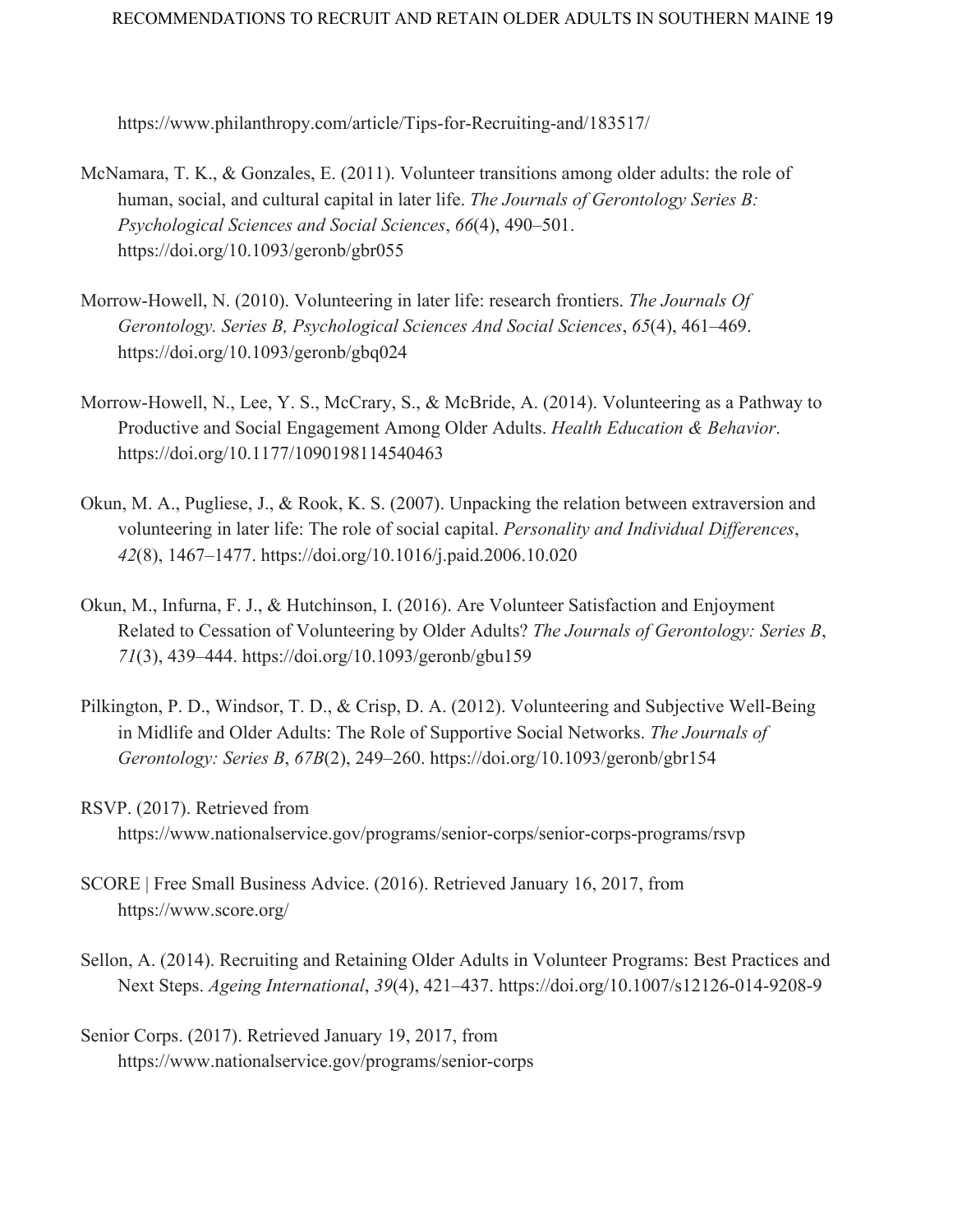- Shen, H.-W., & Khosla, N. (2016). Does volunteering experience influence advance care planning in old age? *Journal of Gerontological Social Work*, *59*(5), 423–438. https://doi.org/10.1080/01634372.2016.1230567
- Sundeen, R. A., Raskoff, S. A., & Garcia, M. C. (2007). Differences in perceived barriers to volunteering to formal organizations: Lack of time versus lack of interest. *Nonprofit Management & Leadership*, *17*(3), 279–300. https://doi.org/10.1002/nml.150
- Topp, S. M., Price, J. E., Nanyangwe-Moyo, T., Mulenga, D. M., Dennis, M. L., & Ngunga, M. M. (2015). Motivations for entering and remaining in volunteer service: findings from a mixed-method survey among HIV caregivers in Zambia. *Human Resources For Health*, *13*, 72–72. https://doi.org/10.1186/s12960-015-0062-y
- Warner, L. M., Wolff, J. K., Ziegelmann, J. P., & Wurm, S. (2014). A randomized controlled trial to promote volunteering in older adults. *Psychology And Aging*, *29*(4), 757–763. https://doi.org/10.1037/a0036486
- Weeks, L. E., & MacQuarrie, C. (2011). Supporting the Volunteer Career of Male Hospice—Palliative Care Volunteers. *American Journal of Hospice and Palliative Medicine®*, *28*(5), 342–349. https://doi.org/10.1177/1049909110389322
- Withall, J., Thompson, J. L., Fox, K. R., Davis, M., Gray, S., Koning, J. de, … Stathi, A. (2016). Participant and Public Involvement in Refining a Peer-Volunteering Active Aging Intervention: Project ACE (Active, Connected, Engaged). *The Gerontologist*, 1–14. https://doi.org[/10.1093/geront/gnw148](http://dx.doi.org/10.1093/geront/gnw148)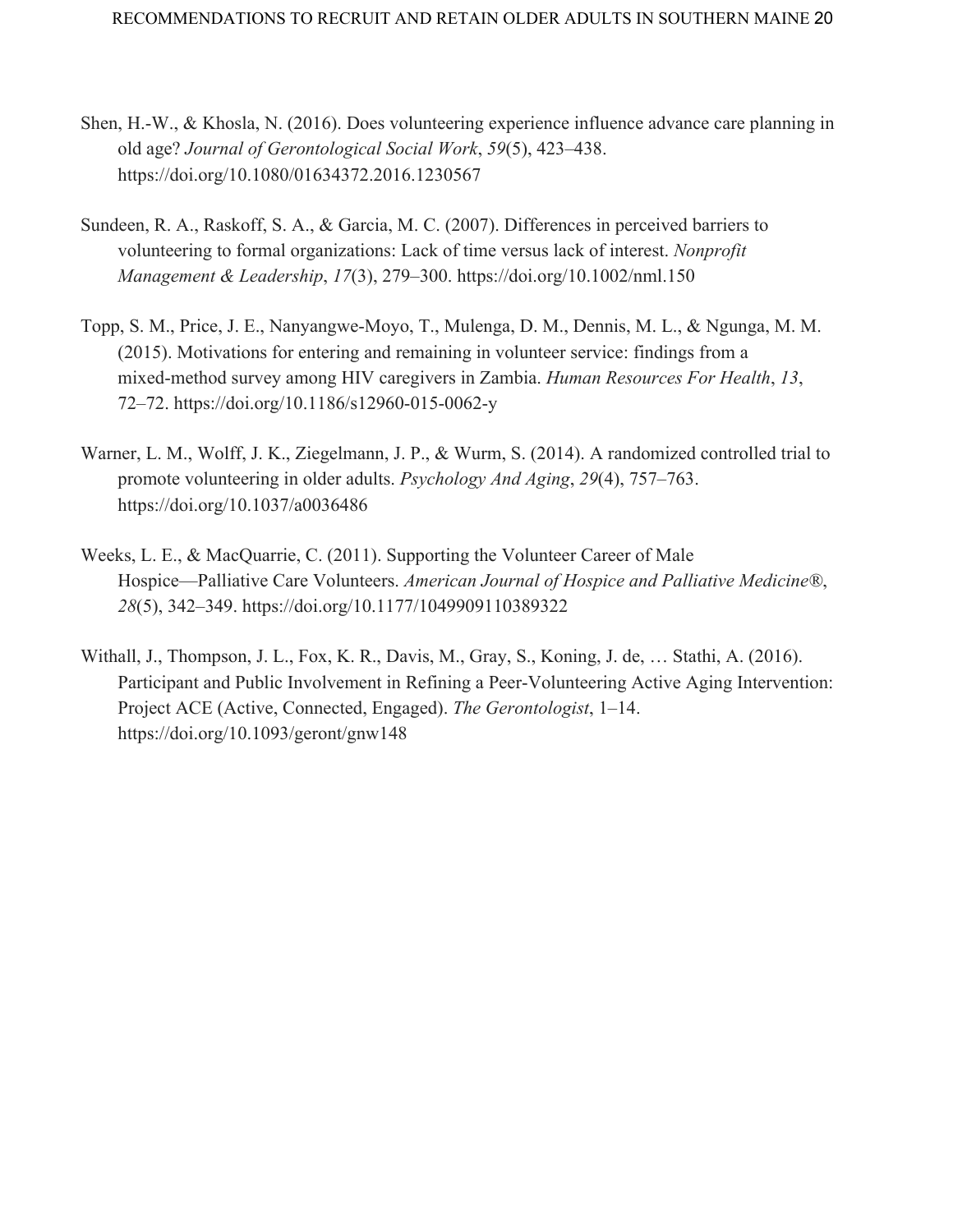# **Appendix 1: Interview Protocols**

Name of interviewer: Name of Interviewee: Company: Date: Time:

Other notes:

# **Recommendations to recruit and retain older adult volunteers in Southern Maine protocol**

| Intro & ground rules<br>(5 minutes) | Thank you for taking the time to talk to me today about recruiting and<br>retaining older volunteers. I will define older volunteers as 55 years of age and<br>over. The purpose of this conversation is to find out what organizations who<br>rely on volunteers are looking to learn about recruitment and retention<br>strategies. I also want to find out what resources you have to recruit and retain<br>older volunteers and what resources you currently have or wish you had. |
|-------------------------------------|----------------------------------------------------------------------------------------------------------------------------------------------------------------------------------------------------------------------------------------------------------------------------------------------------------------------------------------------------------------------------------------------------------------------------------------------------------------------------------------|
|                                     | The goal is to identify promising practices and share them with you and the<br>other interviewees. I will treat your answers as confidential, and will not be<br>including any identifying information in my report or list of recommendations.                                                                                                                                                                                                                                        |
|                                     | Before we get started, I want to let you know that this interview should last<br>about 45 minutes and will consist of eleven questions. With your permission, I<br>will record the interview on my phone for later use. $Y / N$ ?<br>Do you have any questions about the interview or project before we start?                                                                                                                                                                         |
| Topic 1<br>(10 minutes)             | Older volunteers in your organization<br>Please tell me a little about the role of older adult volunteers in your<br>1.<br>organization?<br>Are you interested in recruiting more older adult volunteers?<br>2.                                                                                                                                                                                                                                                                        |
| Topic 2<br>$(10 \text{ minutes})$   | <b>Recruitment of older volunteers</b><br>Are you doing anything to specifically recruit older adults to<br>3.<br>volunteer?<br>4. Please describe things that are working well for your org?<br>Are there resources you wish you had to help recruit more older adult<br>5.<br>volunteers?                                                                                                                                                                                            |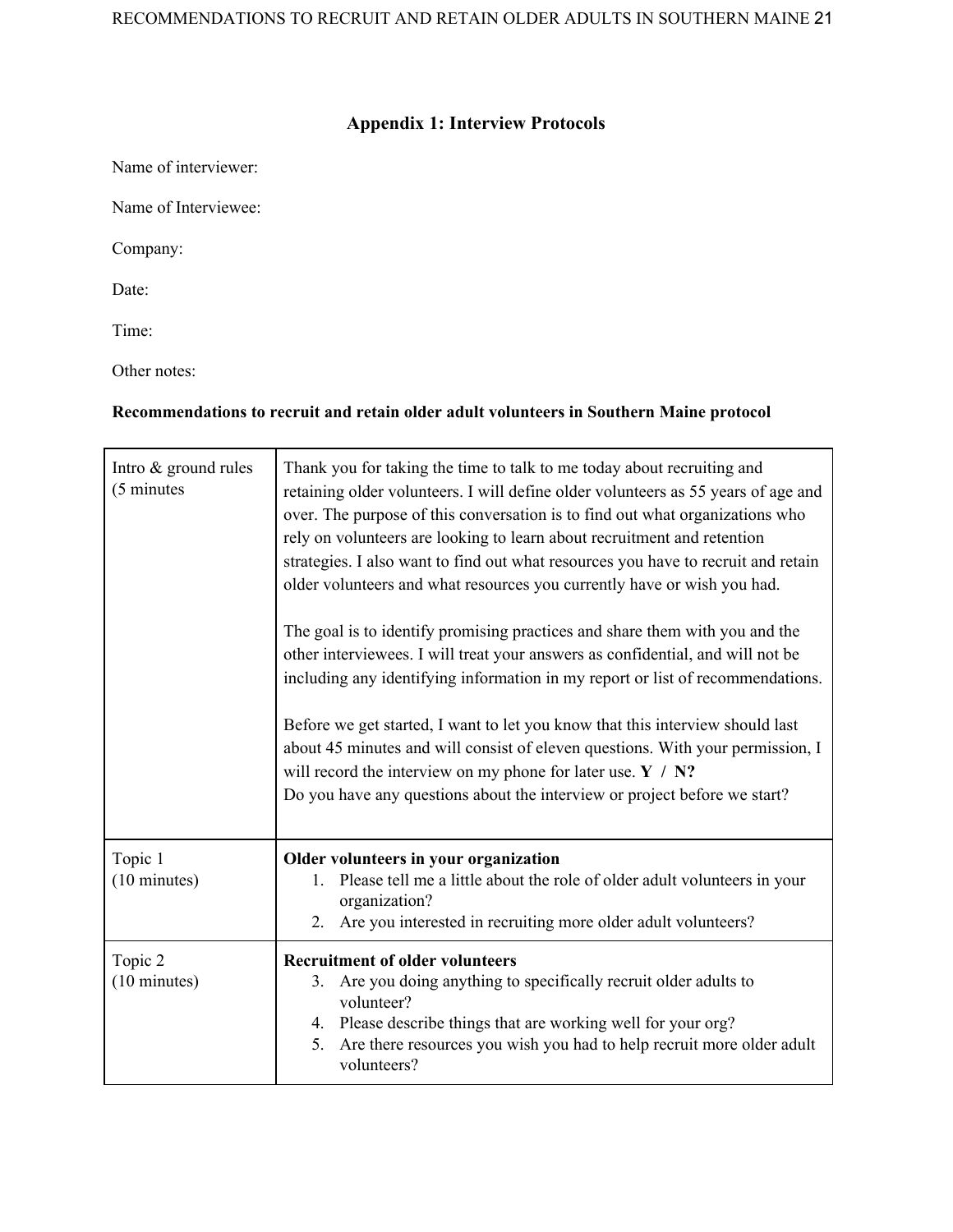| Topic 3<br>$(10 \text{ minutes})$   | <b>Retention of older volunteers</b><br>6. Does your organization have any strategies specifically designed for<br>retaining older adult volunteers?<br>Please describe any of these strategies you have found to be<br>7.<br>successful?<br>Are there any resources you know of that help retain older adult<br>8.<br>volunteers that you wish you had? |
|-------------------------------------|----------------------------------------------------------------------------------------------------------------------------------------------------------------------------------------------------------------------------------------------------------------------------------------------------------------------------------------------------------|
| Conclusion<br>$(5 \text{ minutes})$ | 9. Do you have any final comments about recruitment or retention of<br>older volunteers that you would like to offer?<br>10. Do you mind if I call you at a later point if I have follow up questions<br>for you?                                                                                                                                        |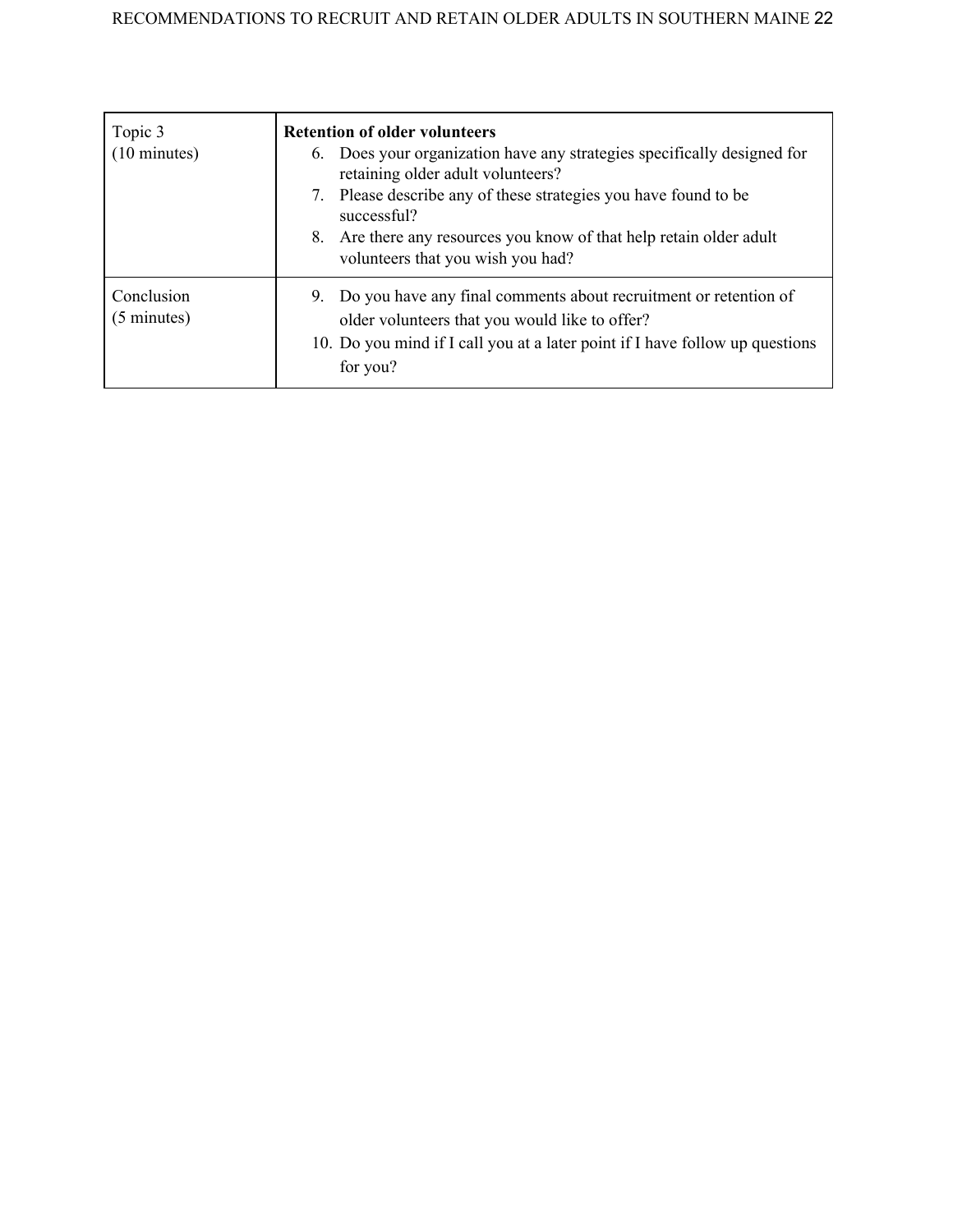Name of interviewer:

Name of Interviewee:

Company:

Date:

Time:

Other notes:

# **Recommendations to recruit and retain older adult volunteers in Southern Maine protocol**

| Intro & ground rules<br>(5 minutes) | Thank you for taking the time to talk to me today about recommendations for<br>recruiting and retaining older volunteers. I will define older volunteers as 55<br>years of age and over. The purpose of this conversation is to learn what<br>strategies have worked best for your organization and what you recommend<br>that other organizations try. The goal is to share the final product with you and<br>the other individuals I interview. I will treat your answers as confidential, and<br>will not be including any identifying information in my report or list of<br>recommendations. |
|-------------------------------------|---------------------------------------------------------------------------------------------------------------------------------------------------------------------------------------------------------------------------------------------------------------------------------------------------------------------------------------------------------------------------------------------------------------------------------------------------------------------------------------------------------------------------------------------------------------------------------------------------|
|                                     | Before we get started, I want to let you know that this interview should last<br>about 45 minutes and will consist of ten questions. With your permission, I will<br>record the interview on my phone for later use. $Y / N$ ?<br>Do you have any questions about the interview or project before we start?                                                                                                                                                                                                                                                                                       |
| Topic 1                             | <b>Older Volunteers in your organization</b>                                                                                                                                                                                                                                                                                                                                                                                                                                                                                                                                                      |
| (10 minutes)                        | Can you tell me the average frequency of participation of older adult<br>$1_{-}$<br>volunteers in your organization?<br>Probe: Number of times per week/month?<br>a.<br>Probe: Likelihood to return after first shift?<br>$\mathbf{b}$ .<br>What proportion overall are older adult volunteers in your org?<br>2.                                                                                                                                                                                                                                                                                 |
| Topic 2                             | Older volunteer recruitment strategies                                                                                                                                                                                                                                                                                                                                                                                                                                                                                                                                                            |
| (10 minutes)                        | Does your organization have any specific strategies designed to recruit<br>4.<br>older volunteers?<br>Probe: Do these strategies come from the national level?<br>a.                                                                                                                                                                                                                                                                                                                                                                                                                              |
|                                     | 5. Can you describe which strategies you have found to be successful?                                                                                                                                                                                                                                                                                                                                                                                                                                                                                                                             |
|                                     | In your experience, what elements are necessary to recruit older<br>6.<br>volunteers?                                                                                                                                                                                                                                                                                                                                                                                                                                                                                                             |
|                                     | Probe: Manuals, online resources, training guides?<br>a.                                                                                                                                                                                                                                                                                                                                                                                                                                                                                                                                          |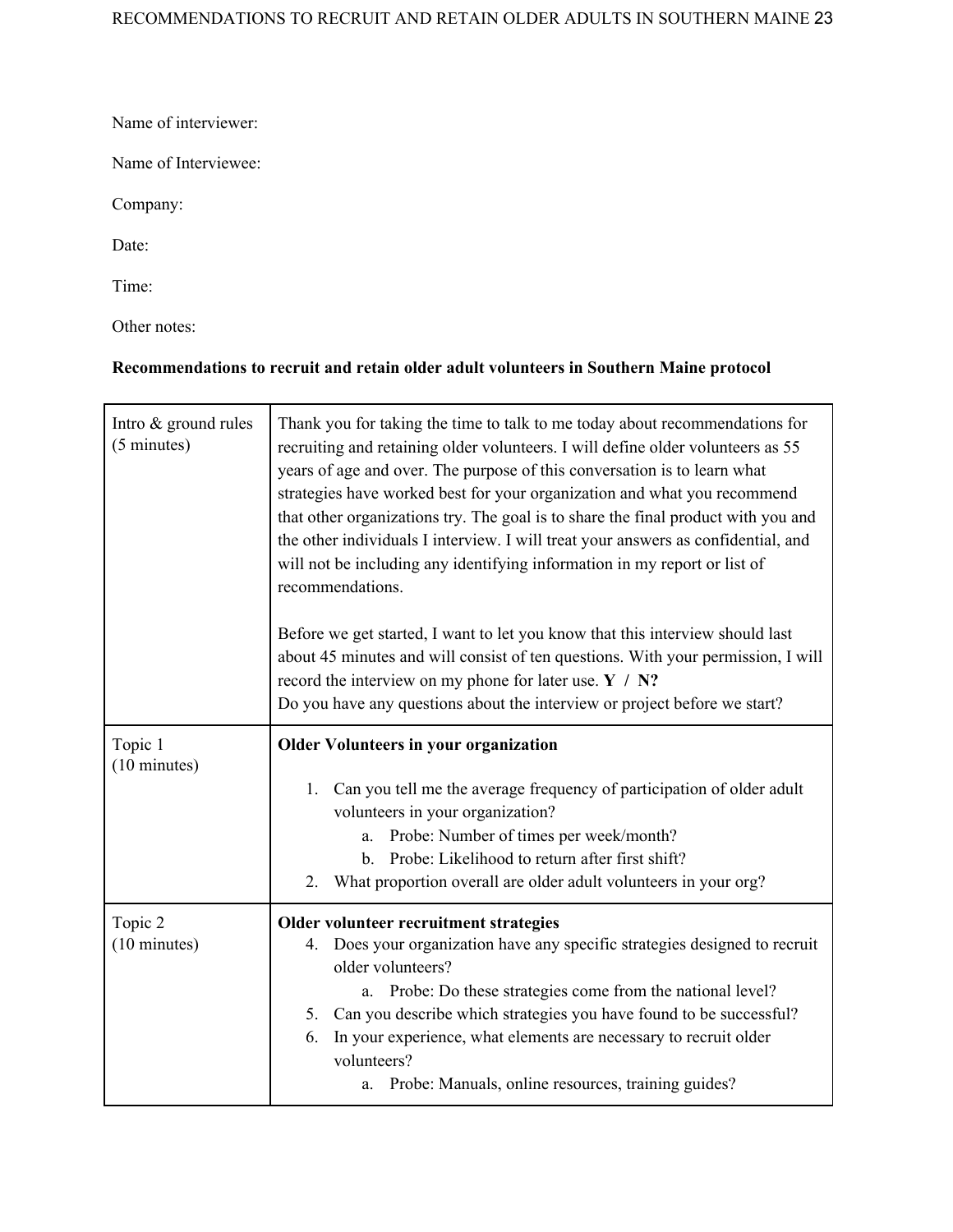| Topic 3<br>$(10 \text{ minutes})$ | <b>Older volunteer retention strategies</b><br>7. Does your organization have any specific strategies designed to retain<br>older volunteers for an extended and regular period of time?<br>a. Probe: any from the national level?<br>8. Can you describe which strategies you have found to be successful?<br>In your experience, what elements are necessary to retain older adult<br>9.<br>volunteers?<br>a. Probe: Training, leadership roles, appreciation ceremonies? |
|-----------------------------------|-----------------------------------------------------------------------------------------------------------------------------------------------------------------------------------------------------------------------------------------------------------------------------------------------------------------------------------------------------------------------------------------------------------------------------------------------------------------------------|
| Closing<br>$(5)$ minutes          | 10. Do you have any final comments about recruitment or retention of<br>older volunteers?<br>11. Is it okay if I reach out you in the future with any follow up questions?                                                                                                                                                                                                                                                                                                  |